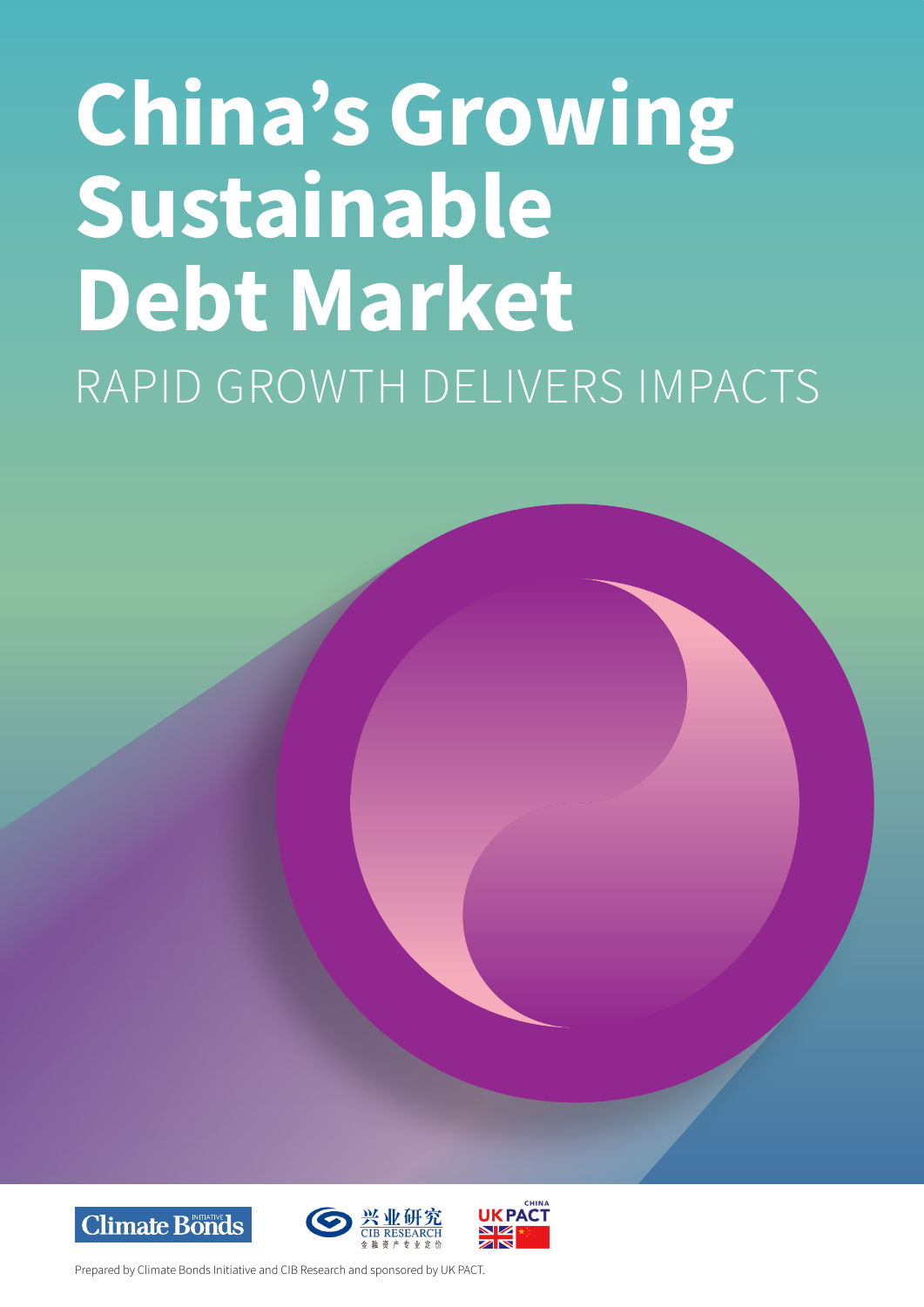# 1. Introduction Contents

This report tracks regulatory and market developments in China's sustainable debt market.

The robust expansion in China's green, social and sustainable (GSS) debt market points to the country's determination to decarbonise and enhance the resilience of its environment and society. We expect this momentum to continue, backed by strong regulatory directives and surging demand from investors.

While innovative products will continue to sprout, ensuring broad consistency and a holistic approach will be crucial to maintaining standards in the ballooning market. As the clock is ticking, more ambitious actions to finance credible brown-to-green transitions will be required to reach the carbon peaking and neutrality goals.

Globally, annual issuance of USD1tn in green bonds is expected to be in sight by the end of 2022, with the full labelled GSS bonds, sustainability-linked bonds (SLBs) and transition bonds exceeding USD1tn issuance in 2021. Green and other labelled debt instruments are now becoming mainstream in the fixed-income market. In Europe in November ESG-themed bonds reached over 40% of marketwide bond issuance, the highest monthly record of the year.<sup>1</sup> In Asia Pacific, ESG bonds made up 15% of bond offering in 2021.<sup>2</sup>

China's pledge to achieve carbon peaking by 2030 and carbon neutrality by 2060 (30·60 target) has become one of the priorities in driving the nation's green finance policies that will direct future actions. Constructing an ecological civilisation to emphasise the relationship between people and nature, provides a conceptual framework under which sustainable finance markets can evolve.

China's green bond market will continue to scale up rapidly. Policy updates, such as the 2021 edition of the *Green Bond Endorsed Projects Catalogue,* as well as ongoing international cooperation in developing the *Common Ground Taxonomy,* will underpin the cross-border financial flow of green capital.

To further support the low-carbon transition and green growth in the country, in early 2021 China's inter-bank regulators, the National Association of Financial Market Institutional Investors (NAFMII), published regulations for new products such as carbon neutral bonds. Carbon neutral bonds constituted around 50% of green bonds issued by the first half of 2021. Local governments are also expected to accelerate green bond issuance, as they have made achieving carbon targets one of their key priorities.

The Chinese sustainable debt market also saw large volumes of pandemic bond issuance (cumulative RMB1.54tn at end of June 2021), based on the use of proceeds model pioneered by green bonds. The popularity of thematic bonds suggests that demand is strong, and we expect China's GSS bond market to keep booming.

Other themes are likely to materialise as recognition increases among investors and financial intermediaries of the importance of sustainable development. In November 2021, NAFMII launched a pilot scheme that permitted foreign issuers to issue social and sustainability bonds in China, placing a spotlight on the growth of China's domestic thematic bond market and its alignment with the global GSS market.

To deliver its net-zero goals, China faces the urgency to fundamentally boost transitions from carbon intensive industries, given high dependence on fossil fuels in its current energy mix. Climate Bonds' *Frameworks to Assess Transition*, highlighting five core principles, lays the groundwork for a transition label that assists decisive investments to finance credible transitions in coming years.

This is the first research report on China's sustainable debt market jointly produced by the Climate Bonds Initiative (Climate Bonds) and CIB Economic Research and Consulting Co., Ltd. (CIB Research).

1. Introduction 2

2. International sustainable debt market overview 3

3. China's sustainable debt market 7

4. Standards and policy incentives/ constraints 17

5. Outlook 20

Endnotes 22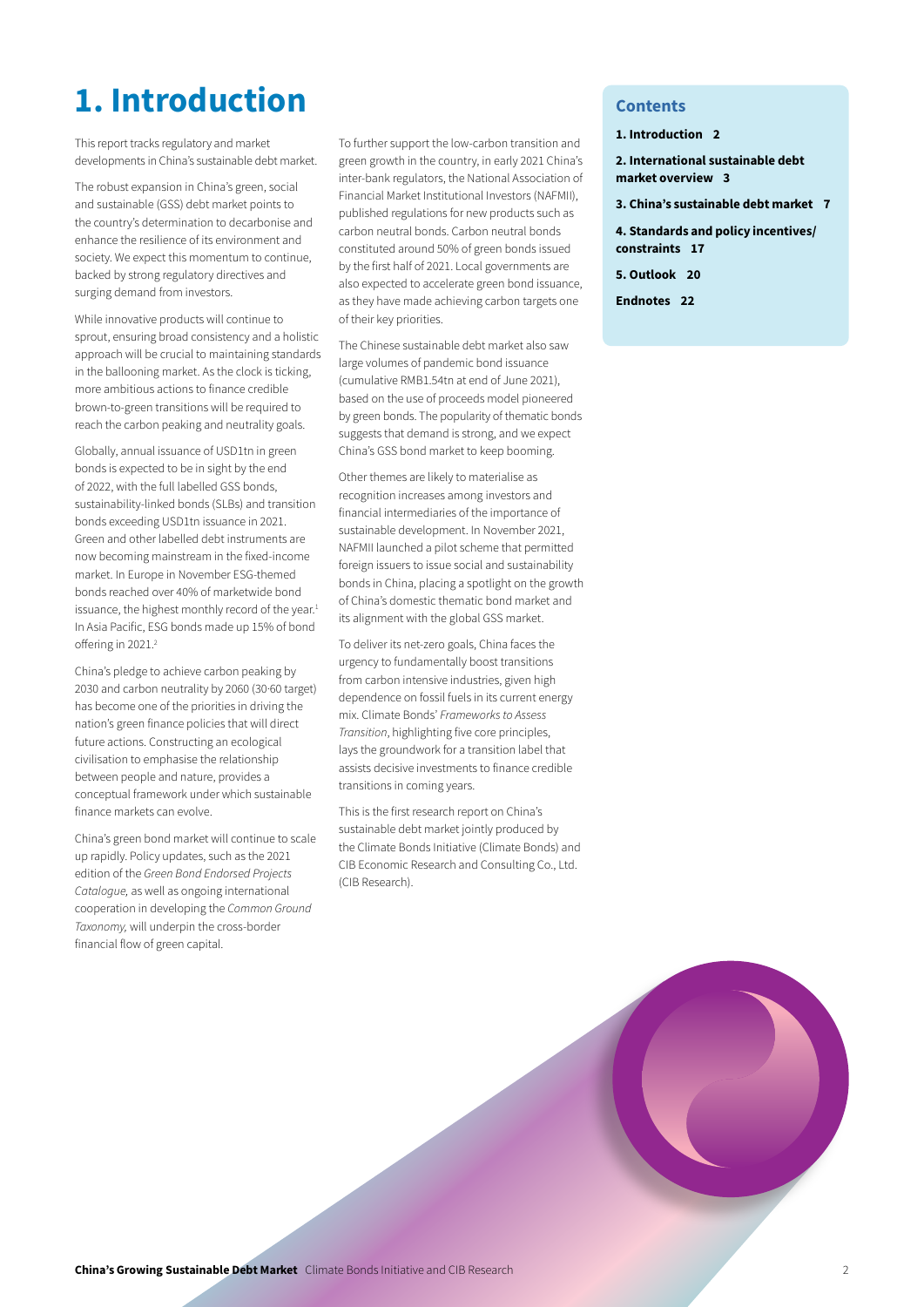# 2. International sustainable debt market overview

Climate Bonds publishes an annual State of the Market (SOTM report) on global green bonds, describing the shape, size, and composition of the green bond market. Since 2020, this flagship report has been extended to the broader sustainability bond market, including all three GSS labels. This adjustment reflects Climate Bonds' observation of the rapidly evolving markets beyond green.

# Methodology

The global sustainable debt market presented in this report covers all three GSS themes.

The themes are defined as follows:

**Green:** dedicated environmental benefits (captured since 2012);

Social: dedicated social benefits (captured since 2020);

**Sustainability: green and social benefits** are combined into one instrument (captured since 2020).

In addition, the report will introduce transition bonds and SLBs (captured from 2021).

This report is informed by the **Climate Bonds** Green Bond Database, and the Climate Bonds Social and Sustainability Bond Database. To qualify for inclusion, debt instruments must a) have a label and b) finance sustainable projects, activities, or expenditures.

Debt labels describe the types of projects, activities, or expenditures financed, and/or their benefits. GSS labels are the most common with a broad range of labels in each theme.<sup>3</sup>

#### Green bonds

All deals in the green theme have been screened to verify their integrity. Screening is based on a set of process rules stipulated in Climate Bonds Green Bond Database Methodology,<sup>4</sup> including the following



two overarching criteria:

1. Deals must carry a variant of the green label;

2. All net proceeds must verifiably (based on public disclosure) meet Climate Bonds' green definitions based on the Climate Bonds Taxonomy.

We review all green debt instruments to ensure their green credentials.

#### S&S bonds

Market participants have not yet developed a social taxonomy or equivalent classification and screening system, though work on this is ongoing in the EU and elsewhere. Climate Bonds does not screen S&S bonds' use of proceeds against performance thresholds. The use of proceeds is, however, classified in accordance with the respective labels as follows:

Social: label is exclusively related to social projects e.g., pandemic, Covid-19, housing, gender, women, health, education, etc. Pandemic



prevention and control bonds refer to deals with a Covid related label such as pandemic response, Covid-19 etc.

Sustainability: label describes a combination of green and social projects, activities, or expenditures e.g., sustainable; SDG; SRI; ESG, etc.



| Sustainable fixed income market |                              |                          |
|---------------------------------|------------------------------|--------------------------|
| <b>Theme</b>                    | <b>Label</b>                 | <b>Format</b>            |
| GSS                             | <b>Green</b>                 | Use of proceeds          |
|                                 | <b>Social</b>                | Use of proceeds          |
|                                 | <b>Sustainability</b>        | Use of proceeds          |
| <b>Transition</b>               | <b>Sustainability-linked</b> | <b>Entity KPI-linked</b> |
|                                 | <b>Transition</b>            | Use of proceeds          |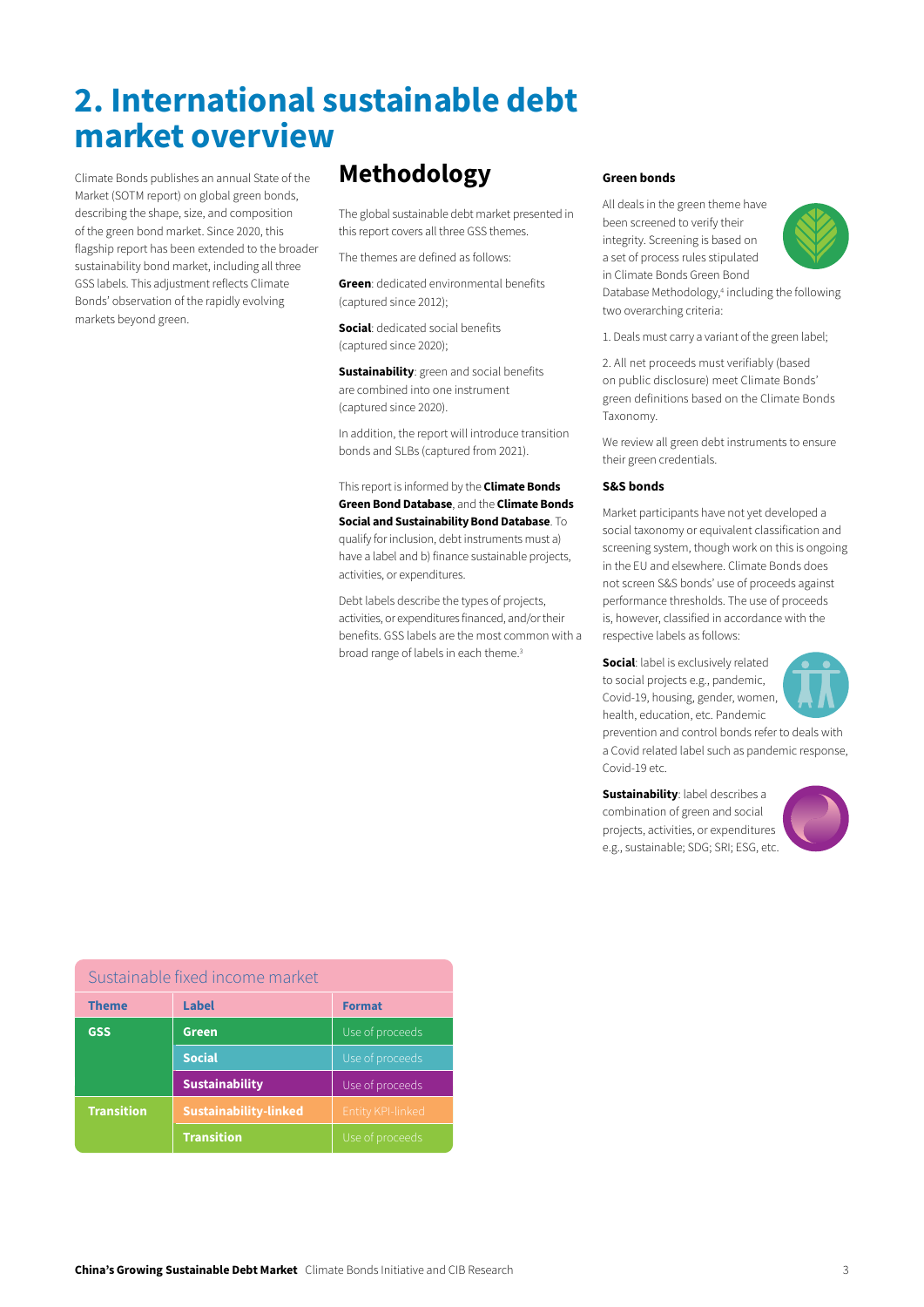## Labelled debt issuance reaches nearly half a trillion in H1 2021

Total volumes for the labelled sustainable debt market including GSS bonds, SLBs, and transition bonds reached nearly half a trillion (USD496.1bn) in the first half of 2021 (H1 2021). This amount represented 59% year-on-year growth from the equivalent period in 2020. It also sets the market on track to reach record highs this year after a 2020 total of almost USD700bn.

Cumulative total labelled issuance stood at USD2.1tn at end H1 2021, USD1.3tn of which bore the green label.

In 2020, USD700bn worth of GSS instruments were issued, almost double the prior year which stood at USD358bn. While green remains the dominant theme, and was the largest source of outright capital, the S&S themes grew dramatically and achieved higher volumes than all previous years combined. As a result, in 2020 total issuance was more evenly spread across the themes compared to prior periods.

The Covid-19 pandemic led to the rapid growth of the S&S debt markets. The social bond market exploded in 2020, with USD249bn issuance recording a more than 10-fold increase (1017%) year-on-year, the sharpest annual growth in any theme since the inception of the GSS debt market. The number of issuers using social labels also grew more than 10-fold (1107%), and the number of instruments increased by 488%. In 2020, social bond issuers encompassed a broader range of countries (29, up 89% year-onyear) and currencies (18, up 64% year-on-year).

The amount of debt issued under the multiplied by 2.3 times compared to 2019. More issuers entered the market, and the average size instrument size was USD630m, 3.14 times that of the prior year.

The green bond market was impacted by Covid-19 in early 2020 and issuance was subdued in H1. Thanks to a strong third quarter, the market recorded USD290bn by year end, realizing a slight increase (9%) compared to the previous year. While the number of issuers increased 14% year-on-year, the number of instruments slightly declined (-9%). The average size of the individual instruments issued under the green label was USD171m, the smallest of the three themes, suggesting that the green debt market has broad appeal among a range of issuer types. Multiple small instruments issued by US Munis and Fannie Mae under the green theme were a key contributor to this.

#### Labelled debt issuance in H1 2021 up 59% from a year earlier



Rapid growth puts market on track for record levels in 2021

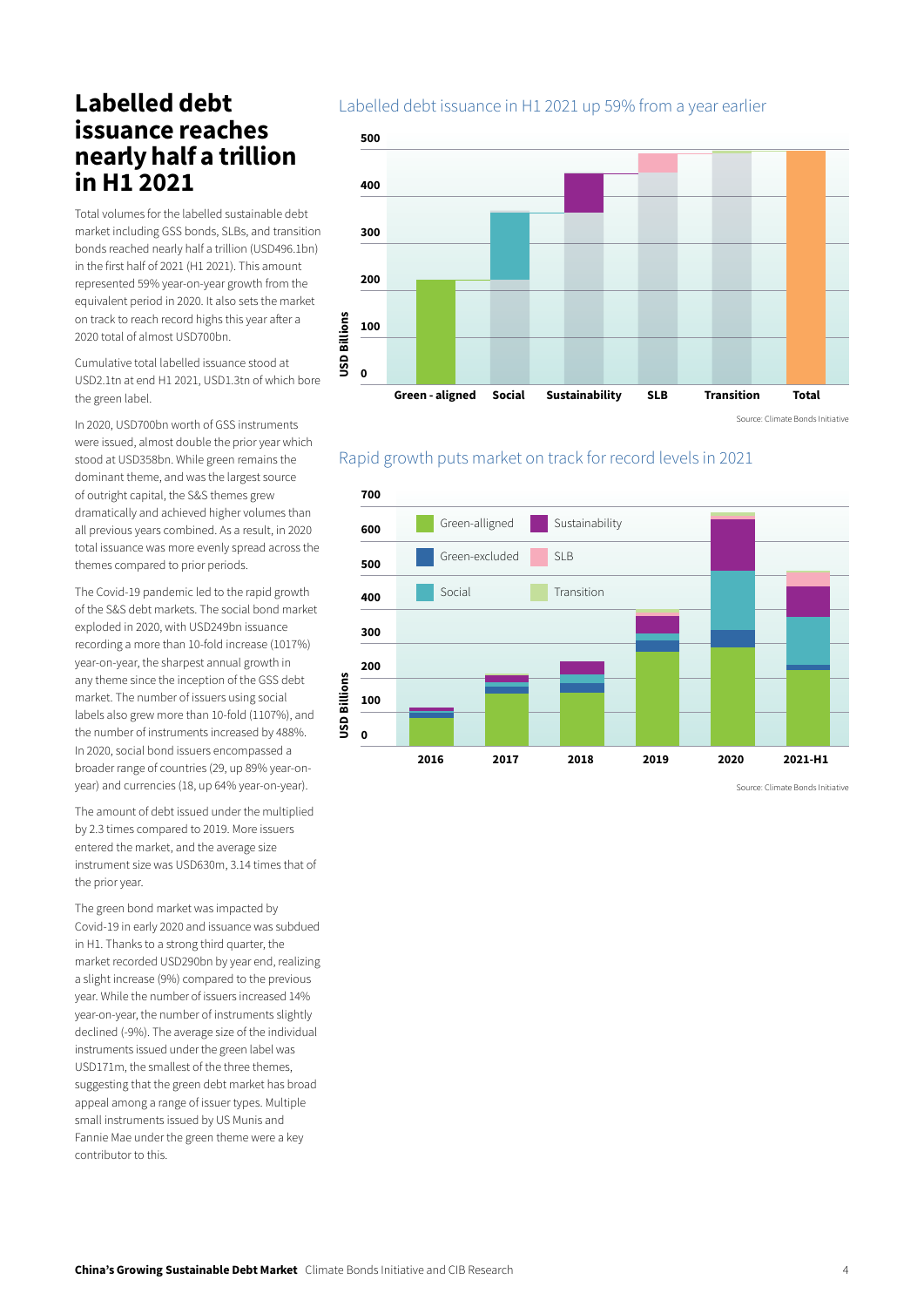## Annual trillion in green bonds within reach by 2023

Issuance of green debt instruments continued to grow in the H1 2021, with volumes included in the Climate Bonds' Green Bond Database more than doubling to USD227.8bn compared to H1 2020–a record for any half-year period since market inception in 2007.

In H1 2021 green issuance reached the equivalent of more than three-quarters (76%) of the full-year 2020 volume, and more than half of Climate Bonds' 2021 year-end baseline forecast of USD450bn. This growth rate brings cumulative green bond volume to USD1.3tn. Our analysis suggests that even with a relatively modest growth rate, the annual issuance volume of green bonds could cross USD1tn in 2023.

Sovereign issuers have been a major feature in recent years. The first country to come to the market was Poland in 2017, and as of November 2021, there were 79 sovereign GSS bonds in the market, from 32 countries. Sovereigns have the ultimate power to transform the GSS market due to their scale and influence.<sup>5</sup>

#### Sovereign green bond new issuers since 2016

2017 Fiji, France and Nigeria

2018 Belgium, Indonesia, Ireland, Lithuania, Seychelles

2019 Chili, China Hong Kong, the Netherlands

2020 Egypt, Germany, Hungary, Sweden

2021 Spain, Korea, Serbia, UK, Italy, Colombia

#### Annual issuance of green bonds could surpass USD1tn in 2023 even with modest growth forecast



S&S volume is growing rapidly and comprised 47% of total GSS debt issuance with USD233.3bn issued in H1 2021. Total S&S issuance stood at USD867bn. This represented an 18% year-onyear increase (H1 2020: USD197bn).

Bonds issued under the social theme saw the sharpest increase, as their volume quadrupled in H1 2021 compared to H1 2020 from USD36.8bn to USD146.6bn. Sustainability bond issuance recorded 20% year-on-year growth. Social bonds related specifically to funding Covid-19 mitigation and/or recovery were absent in H1 2021 while in the first half of 2020 they amounted to USD88bn. 2016 Poland

Government-backed entities were the most common public sector issuer type, constituting 56% of S&S issuance in H1 2021. Financial and non-financial corporates represented 14% and 13% of the segment's volume in this period, respectively. Development banks followed closely with 12% of issuance. The smallest shares of S&S volume in H1 2021 were reported by local governments (4%) and sovereigns (1%).

The European Union was responsible for just under a quarter of S&S issuance thanks to the continuation of its SURE (Support to mitigate Unemployment Risks in an Emergency) programme, with a total of USD56.1bn. The top sustainability issuer was the World Bank (IBRD), with USD7.7bn contributing 3% of S&S volumes.

#### Top 10 S&S issuers in H1 2021

| <b>Label theme</b>           | <b>Name</b>                                       | <b>Country</b>     | <b>Amount issued H1 2021</b><br>(USD equivalent) |
|------------------------------|---------------------------------------------------|--------------------|--------------------------------------------------|
| Social                       | 1. European Union                                 | Supernational      | 56.1Bn                                           |
| Social                       | 2. Caisse d'Amortissement<br>de la Dette Sociale  | France             | 36.8Bn                                           |
| Social                       | <b>3. UNEDIC ASSEO</b>                            | France             | 9.7 <sub>Bn</sub>                                |
| Sustainability               | 4. World Bank(IBRD)                               | Supernational      | 7.7 <sub>Bn</sub>                                |
| Social and<br>Sustainability | 5. Government of Chile                            | Chile              | 6.2Bn (3.2bn social,<br>3.0bn sustainability)    |
| Sustainability               | 6. State of North Rhine-<br>Westphalia Germany    | Germany            | 4.3Bn                                            |
| Sustainability               | 7. Toyota Motor Group                             | Japan              | 4.0Bn                                            |
| Sustainability               | 8. Asian Infrastructure<br><b>Investment Bank</b> | Supernational      | 3.9Bn                                            |
| Sustainability               | 9. BNG Bank                                       | <b>Netherlands</b> | 26Bn                                             |
| Sustainability               | 10. Islamic Development<br>Bank                   | Supernational      | 2.5Bn                                            |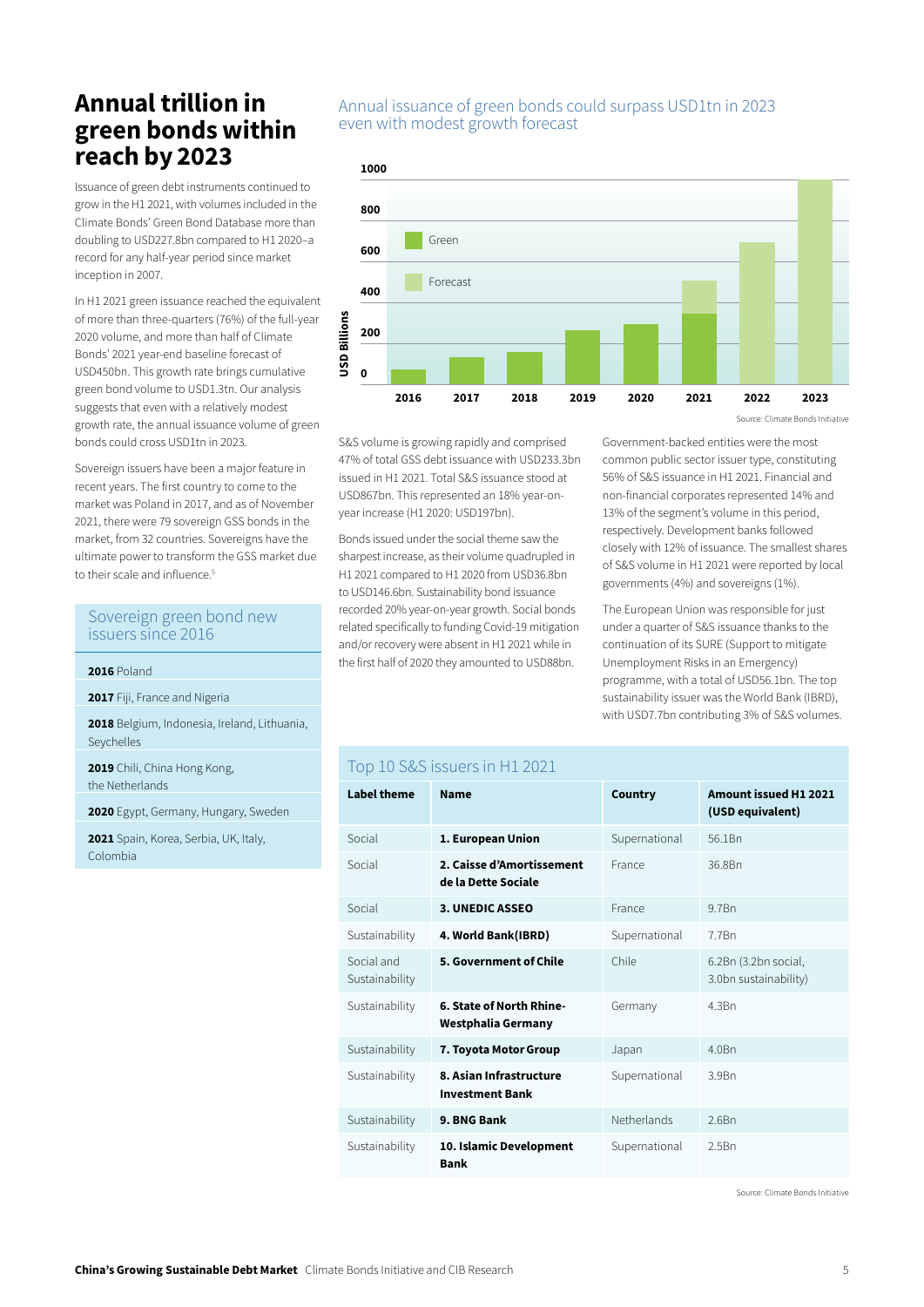### Climate Bonds puts forward a framework to facilitate transition-labelled finance

To build credibility, attract investors and substantially expand the sustainable finance market to fund the transition of the highest emitters, ambitious and robust transition commitments, and the ability to deliver on those commitments are needed.

A set of transition principles were featured in the 2020 discussion paper *Financing Credible Transitions6* , and a subsequent series of blog posts. The overarching characteristics of a credible transition can be summarized as follows:

Ambitious–this means in line with 1.5 degree warming limits as defined by the climate science, and delivering action, not just promises;

Flexible–applicable to whole entities, everything they do, and a range of associated financial products;

Inclusive-allow all sectors and activities to participate as long as they demonstrate compliance with the principles and framework outline.

Climate Bonds' report *Transition Finance for Transforming Companies* focused on the hallmarks of a credible company-wide transition. This lays the foundation for the assessment and certification of instruments like SLBs.

Mechanisms that are already being used in the sustainable fixed income markets for transition are either at the entity-level (SLBs) or at asset and activity level (green and transition bonds).

#### SLBs

SLBs are forward-looking, performance-based debt instruments, with issuing cost linking to specific Key Performance Indicators (KPIs) and Sustainability Performance Targets (SPTs) at the entity level.

The rapid uptake of this instrument type is the result of a broadening range of entities seeking access to sustainable finance that is not immediately tied to a specific pool of eligible projects. Indeed, the first half of 2021 saw the SLB market segment exponentially soar amounting to USD32.9bn, representing 6% of total labelled debt issuance of USD496.1bn. In contrast, no SLB issuance was recorded in the equivalent period of H1 2020.

#### Transition bonds

Transition bonds are designed to allow high emitters to fund their shift towards cleaner, more sustainable operations and strategies on the way to net zero. The transition bond segment remains nascent: we found that only five transition bonds (USD2.2bn) were issued in H1 2021, and 18 altogether (USD6.4bn).

The most prolific corporate issuer was the Italian energy infrastructure company SNAM, which issued a EUR750m (USD909m) dual tranche bond. The proceeds of the deal will be used to fund emission reductions, renewable energy, energy efficiency, green construction projects and the retrofit of gas transmission network to make it ready for lower-emission alternatives, including hydrogen. All these activities will contribute to the company's 2040 carbon neutrality goal.

### Top 5 Sustainability-linked issuers in H1 2021

| <b>Name</b>                                 | Country | <b>Amount issued H1 2021</b><br>(USD equivalent) |                   |
|---------------------------------------------|---------|--------------------------------------------------|-------------------|
| <b>Enel Energy International NV</b>         | Italy   |                                                  | 3.9 <sub>bn</sub> |
| <b>Enbridge Inc</b>                         | Canada  |                                                  | 1.5 <sub>bn</sub> |
| <b>Fomento Economico Mexicano SAB de CV</b> | Mexico  |                                                  | 1.5 <sub>bn</sub> |
| Eni SpA                                     | Italy   |                                                  | 12hn              |
| <b>China Construction Bank Corporation</b>  | China   |                                                  | 12hn              |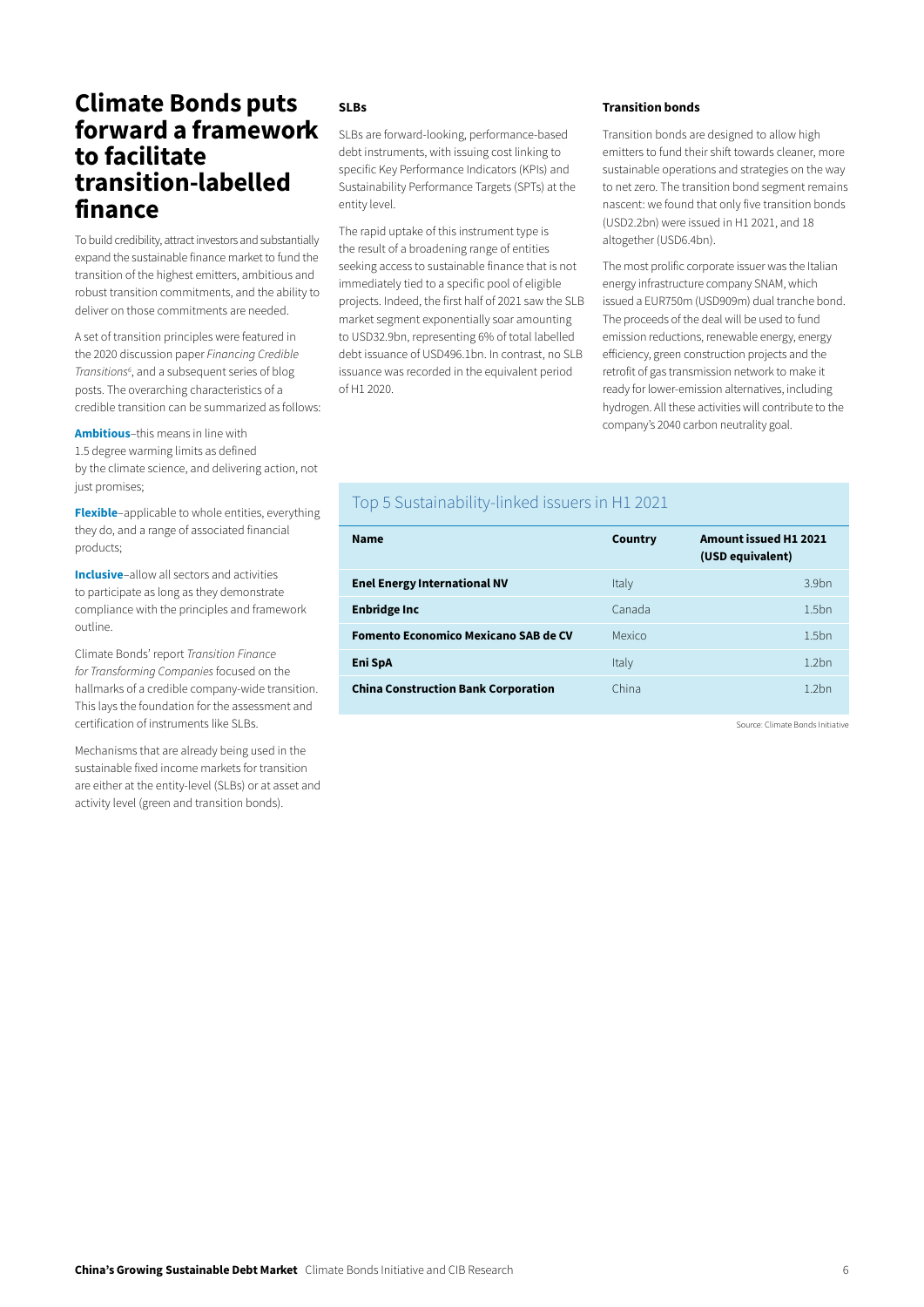# 3. China's sustainable debt market

## Overview: Rapid expansion by volume and by type

#### Domestic issuance by Chinese issuers

According to Wind, as of the first half of 2021, the cumulative issuance of domestic labelled GSS debt was RMB3.3tn, mainly comprising green bonds (including carbon neutral bonds and blue bonds) with total volumes of RMB1.41tn, accounting for 42.7% of all GSS bonds; SLBs were launched domestically in 2021, and reached RMB18.4bn by the end of H1 2021. Bonds issued under the social theme included poverty alleviation bonds (RMB282.628bn); rural revitalisation bonds (RMB47.745bn); and pandemic bonds (RMB1.54tn) which accounting for 46.7% of all GSS bonds.

# Green bond market

#### Domestic market

According to the definition of the relevant regulatory authorities in China, green bonds are marketable securities that are issued in accordance with the statutory procedures and have agreed to repay principal and interest, with the funds raised being used exclusively to support green industries, green projects or green economic activities that meet the prescribed conditions. ii

China's exchange market was established in the early 1990s. In 1997, for the purpose of preventing irregular flows of bank funds into the stock market, the State Council decided to withdraw commercial banks from the exchange repo market and required them to carry out repo operations in a newly set-up interbank market. In the same year, an electronic bond trading system was launched in the interbank market, which marked the official formation of anational interbank bond market.

The exchange market and interbank market were wet up with different mandates and fell under the jurisdiction of different ministries. This fragmented situation continues today. In 2020, China's Securities Law was revised, but it still only takes effect on enterprise bonds and corporate bonds, leaving regulation of financial bonds and non-financial debt instruments unmentioned. As a result, each bond issuer type is under the supervision of a different Chinese authority.

#### Primary market issuance

#### Cumulative issuance and outstanding:

According to Wind database, by the end of June 2021, the cumulative issuance of labeled green bonds in China's domestic market reached RMB1.4tn with RMB1tn outstanding. The structure of this is shown below.

#### Cumulative issuance and structure of China's domestic green bond market



Green Debt Financing Instruments 15%

Note: Statistics as at end of June 2021 Source: Wind, CIB Researchii

#### China's supervisory authorities on green bonds by issuer type

| <b>Green bond issuer type</b>                               | <b>Supervisory Authority</b>                                                 |
|-------------------------------------------------------------|------------------------------------------------------------------------------|
| <b>Financial bonds</b>                                      | People's Bank of China (PBoC)                                                |
| <b>Enterprise bonds</b>                                     | National Development and Reform Commission                                   |
| <b>Corporate bonds and corporate ABS</b>                    | China Securities Regulatory Commission                                       |
| <b>Debt financing instruments</b><br>and asset backed notes | National Association of Financial Market<br>Institutional Investors (NAFMII) |
| <b>Credit ABS</b>                                           | China Banking and Insurance Regulatory<br>Commission (CBIRC)                 |

#### Outstanding structure of China's domestic green bond market



Green Debt Financing Instruments 18%

Note: Statistics as at end of June 2021 Source: Wind, CIB Researchij

i. Note: a very small amount of sustainable bonds are also labeled as green, but given the small size, it is negligible.

ii. Note: Definitions are from the Notice on the Issuance of < Green Bond Endorsed Projects Catalogue (2021 Edition)> (Yinfa [2021] No. 96) jointly issued by the People's Bank of China, the National Development and Reform Commission and the China Securities Regulatory Commission on 21 April 2021.

iii. CIB Economic Research and Consulting Co., Ltd. (CIB Research) is a wholly-owned subsidiary of the China Industrial Bank.

China's Growing Sustainable Debt Market Climate Bonds Initiative and CIB Research 7 and 7 and 7 and 7 and 7 and 7 and 7 and 7 and 7 and 7 and 7 and 7 and 7 and 7 and 7 and 7 and 7 and 7 and 7 and 7 and 7 and 7 and 7 and 7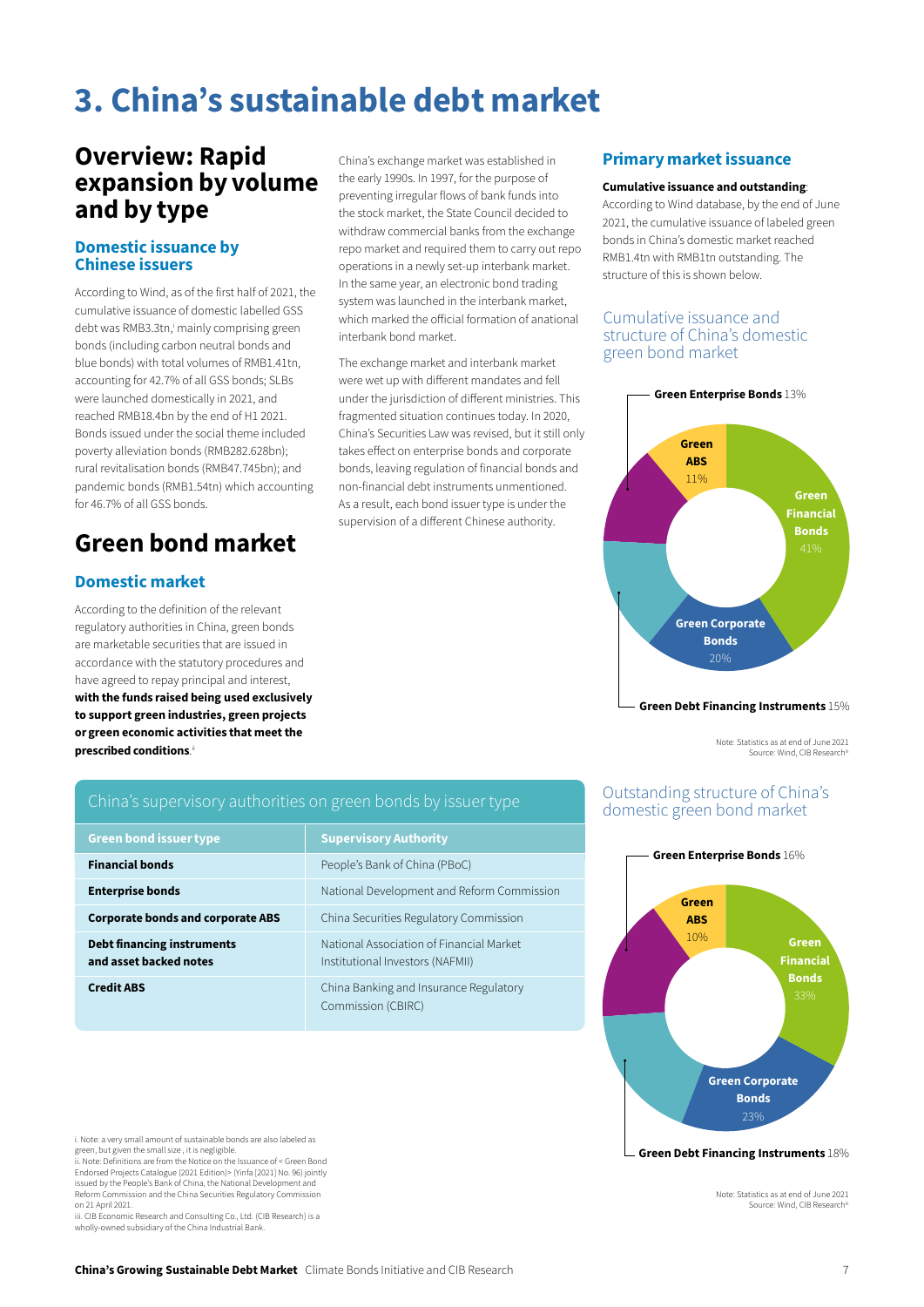#### Annual issuance trends:

1. China's green bond market has maintained relatively rapid growth in recent years. 2017

to 2019 saw a continuous increase in the annual issuance of China's domestic green bond market. The issuance was flat in 2020 due to Covid-19, with the scale dropping to RMB229.3bn for the whole year, a decrease of 24.2% compared to 2019. Momentum picked up in early 2021, with H1 2021 issuance reaching RMB245.3bn, 7% higher than the total in 2020.

#### 2. The share of non-financial corporate has continued to increase surpassing that of financial institutions. As recently as

2018, China's green bond issuance had been dominated by financial institutions which accounted for more than 50% of total issuance. However, the share of financial institutions has declined annually dropping from 77% to 14.7% between 2016 and 2020. Most of the previously issued financial debts are not yet due to refinance, and non-financial institutions are increasingly financing through green debts. The fastest increase in issuance occurred in green corporate bonds, which rose from 9% to 32% of the total, followed by green enterprise bonds, which rose from 7% to 21%. Green debt financing instruments and green asset-backed securities also recorded rapid growth from 4% and 3.3% to 17.6% and 14.7% respectively during 2016-2020. In H1 2021, the momentum of non-financial green bond issuance remained strong, especially in green debt financing instruments, with the issuance reaching RMB97.7bn and accounting for 39.8% of the total. Green corporate bonds followed with an issuance of RMB47bn, accounting for 19%.

Tenor: As of the end of June 2021, the largest tenor brackets for green bonds issued in China's domestic market (excluding green ABS) are 3Y and 5Y, with a combined issuance of 73% of the total.

#### China's green bond market will continue to grow



Financial green bonds' share drops, while green corporate bonds' increases







#### Short-term bonds make up majority of China's overall bond market



Green Bond Tenor Distribution (2016 - H1 2021)



**China's Growing Sustainable Debt Market** Climate Bonds Initiative and CIB Research 8 and 100 and 100 and 100 and 100 and 100 and 100 and 100 and 100 and 100 and 100 and 100 and 100 and 100 and 100 and 100 and 100 and 100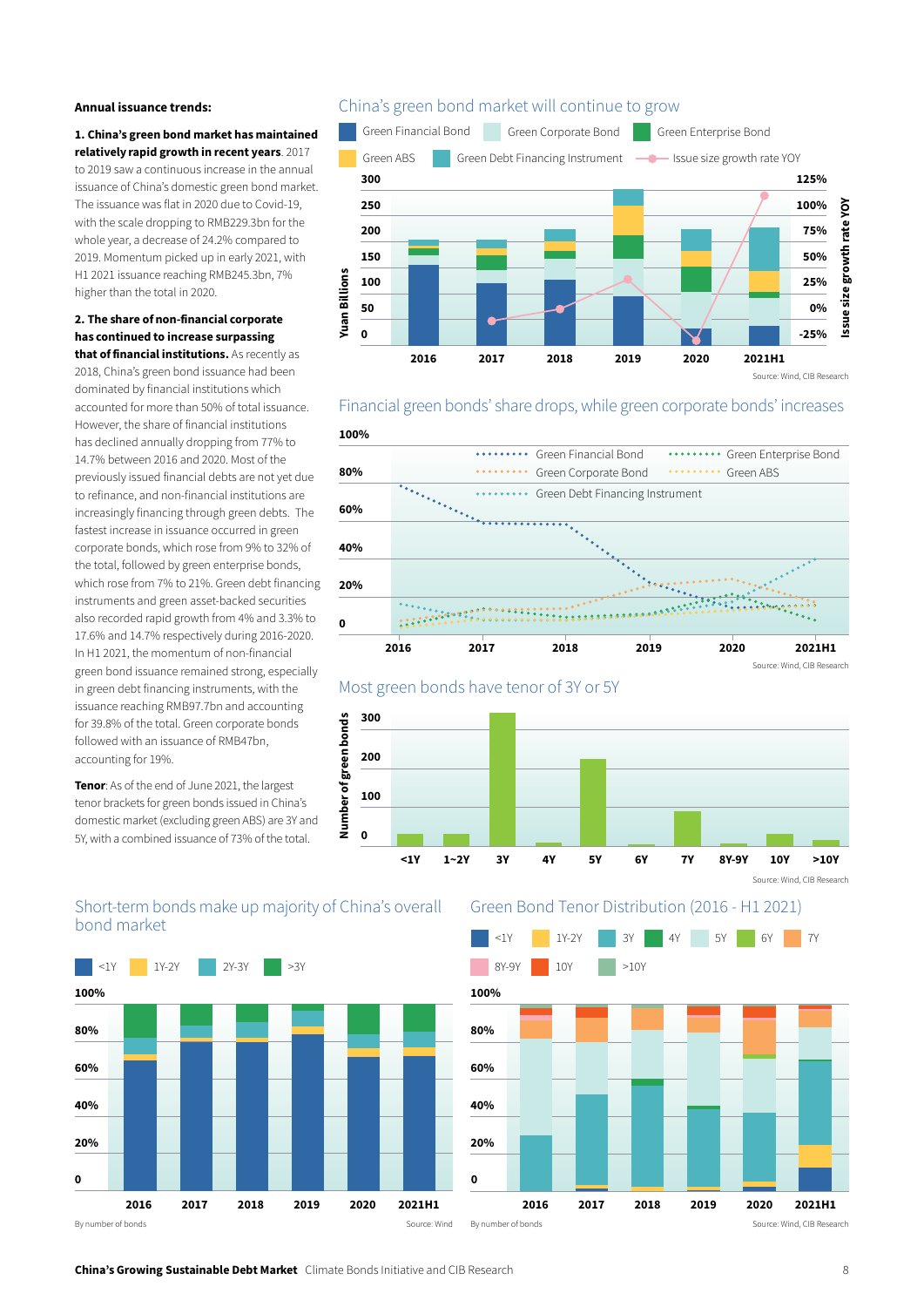#### Ratings: The overall debt rating of green bonds is high, and the percentage of bonds

with high ratings continues to rise. As of the end of June 2021, the percentage of publicly offered green bonds (excluding green ABS and policy bank bonds) issued in China's domestic market with debt rating of AA or above exceeded 98% of the total issuance. In terms of trend, the percentage of green bonds with high ratings has been on the rise since 2017. In 2017, green bonds issuance with AAA debt rating was at 62% of the total, while by H1 2021, the figure had reached 84%.

#### Distribution of issuers by economic activity $\vec{\ }$ :

As of the end of June 2021, apart from green financial bonds, the issuers of China's green bonds (excluding green ABS) were mainly concentrated in sectors of Electricity (RMB176bn, 98 bonds), Construction and Engineering (RMB97.4bn, 132 bonds), Highways and Railtracks (RMB67.1bn, 50 bonds), Industrial Conglomerates (RMB58.4bn ,71 bonds), Railroads (RMB46bn, 27 bonds), New Energy Power Producers (RMB42bn, 35 bonds) and Water Utilities (RMB34bn, 37 bonds).

Regional distribution of issuers: By the end of June 2021, the region with the largest number of green bonds issuance (excluding green ABS) was Beijing (RMB369.4bn), with Fujian Province (RMB142.6bn) and Shanghai (RMB113.1bn) following.

#### Overall rating of green bonds is high Debt rating distribution (as of end June 2021)



# $(2016 - 2021H1)$



#### Electric utilities sector leads non-financial green bond issuance among industries



Note: It refers to WIND Industry Level 4 Classification. Source: Wind, CIB Research

# 400

Beijing leads green bond issuance among regions



Source: Wind, CIB Research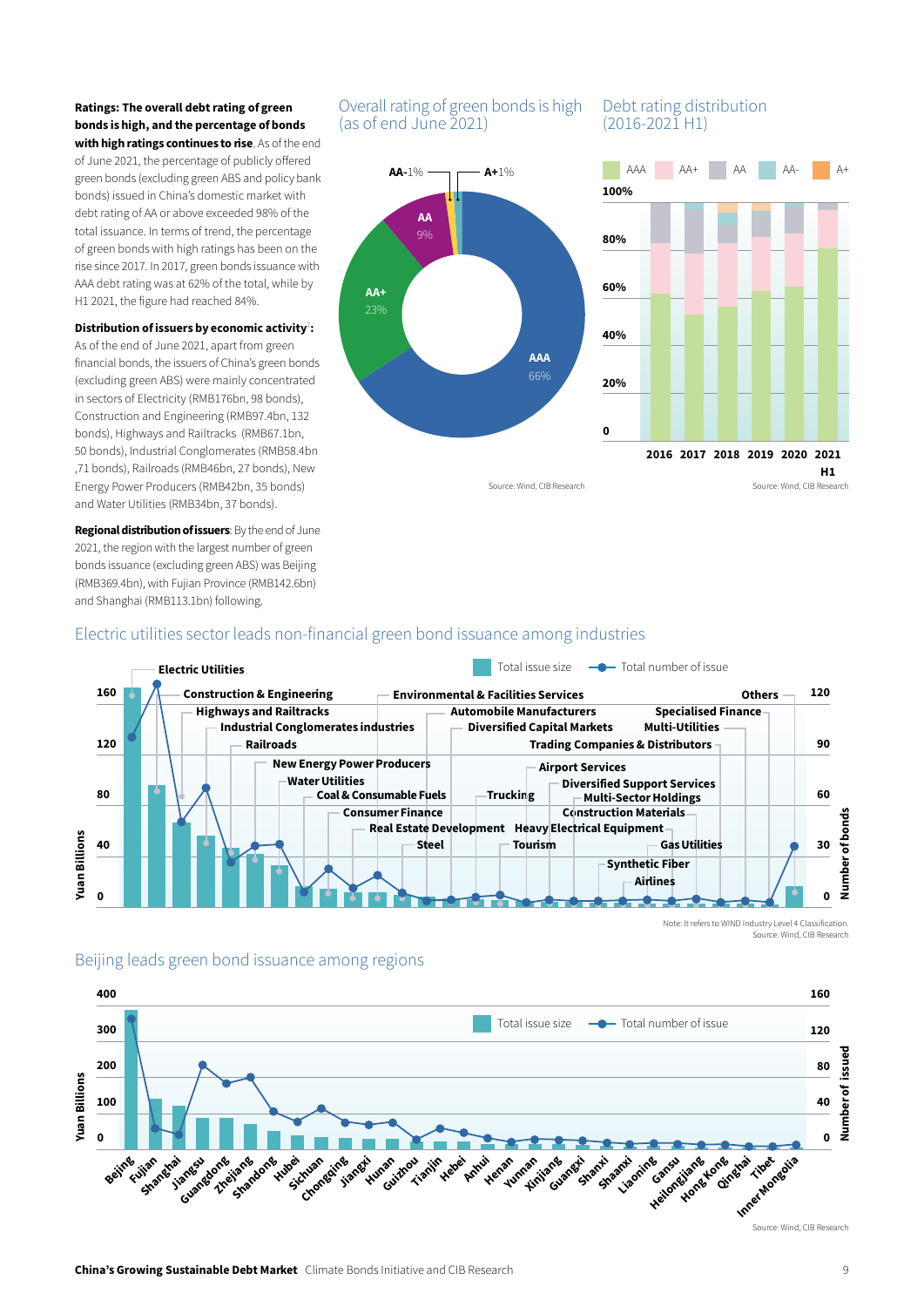

#### Turnover rate of green bonds generally lower than that of full credit and policy bank bonds

#### Turnover rates of green financial bond and green debt financing instruments relatively higher than others



#### Secondary market liquidity

Prior to H12018, liquidity in the secondary green bond market was at a low level. However, from H2 2018 it increased dramatically. Though falling back slightly in 2019, the monthly averaged liquidity remained above the 2017 level.

In terms of turnover rates, the monthly turnover rates of green bonds were generally lower than that of the credit bonds and policy financial bonds;i Among all types of green bonds, the monthly turnover rates of green debt financing instruments and green financial bonds were relatively higher.

i. Note: All credit bonds include commercial bank bonds and exclude interbank depository receipts. Since green bonds include policy financial bonds, the benchmarks for comparison are all credit bonds and policy financial bonds.

### Innovative green sublabels

#### Carbon neutral bond

#### The NAFMII is the first to launch a carbon neutral bond as an innovative sub-label of Green Debt Financing Instruments.

On 18 March 2021, the NAFMII issued the Notice on Clarifying the Mechanisms Relating to Carbon Neutral Bonds (the Notice), which clarified the definition of carbon neutral bonds as sub-label of green debt financing instruments, the UoP, the assessment and selection of projects, the management of proceeds, and management of information disclosure in the duration of bonds.

A carbon neutral bond is defined as a debt financing instrument that raises funds specifically for green projects with carbon emission reduction benefits. It should meet four core requirements in UoP, project assessment and selection, management of proceeds, and information disclosure in the duration of bonds. It is designed to channel funds towards green, low-carbon and cyclical sectors, and help China achieve its stated target of carbon neutrality.

Source: Wind, CIB Research

Source: Wind, CIB Resea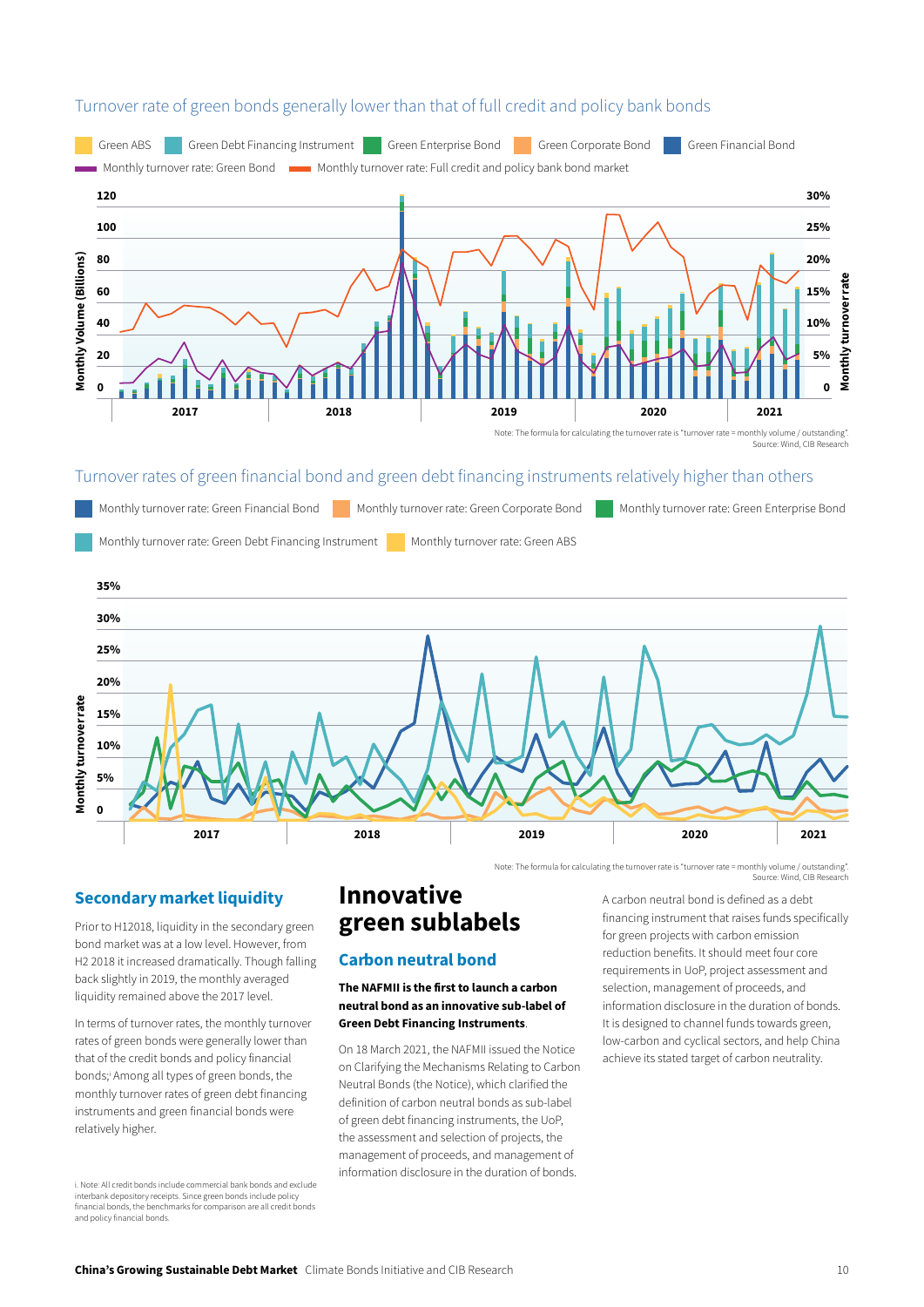#### Stock Exchange clarification of requirements relating to green corporate carbon neutral bonds.

On 13 July 2021, the Shanghai Stock Exchange (SSE) and the Shenzhen Stock Exchange (SZSE) issued the *Guidelines No.2 for Rules in Reviewing the Listing of Corporate Bonds in the Shanghai* 

*Stock Exchange – Specific Corporate Bond Types (Revised in 2021)"* and the *"Guidelines No.1 for Operations of Innovative Corporate Bond Types Listed on the SZSE - Green Corporate Bonds (Revised in 2021)* respectively, which added the relevant arrangements for green corporate carbon neutral bonds.

| Requirements for Carbon Neutral bonds                           |                                                                                                                                                                                                                                                                                                                                                                                                                                                                                                                                                                                                                                                                                                                                                                                                                                                                                                            |                                                                                                                                                                                                                                                                                                                                                                                                                                                                                                                                                                                                                                                                                                   |  |
|-----------------------------------------------------------------|------------------------------------------------------------------------------------------------------------------------------------------------------------------------------------------------------------------------------------------------------------------------------------------------------------------------------------------------------------------------------------------------------------------------------------------------------------------------------------------------------------------------------------------------------------------------------------------------------------------------------------------------------------------------------------------------------------------------------------------------------------------------------------------------------------------------------------------------------------------------------------------------------------|---------------------------------------------------------------------------------------------------------------------------------------------------------------------------------------------------------------------------------------------------------------------------------------------------------------------------------------------------------------------------------------------------------------------------------------------------------------------------------------------------------------------------------------------------------------------------------------------------------------------------------------------------------------------------------------------------|--|
|                                                                 | <b>NAFMII</b>                                                                                                                                                                                                                                                                                                                                                                                                                                                                                                                                                                                                                                                                                                                                                                                                                                                                                              | <b>SSE and SZSE</b>                                                                                                                                                                                                                                                                                                                                                                                                                                                                                                                                                                                                                                                                               |  |
| <b>Name of bond</b>                                             | <b>Carbon Neutral Bond</b>                                                                                                                                                                                                                                                                                                                                                                                                                                                                                                                                                                                                                                                                                                                                                                                                                                                                                 | <b>Carbon Neutral Green Corporate Bond</b>                                                                                                                                                                                                                                                                                                                                                                                                                                                                                                                                                                                                                                                        |  |
| <b>Eligible</b><br>project types                                | Construction, operation, or acquisition of green projects such as: clean<br>energy; clean transportation; sustainable building and low-carbon industrial<br>renovation; or repayment of interest-bearing debt of green projects                                                                                                                                                                                                                                                                                                                                                                                                                                                                                                                                                                                                                                                                            | Construction, operation, acquisition of carbon neutral<br>projects, or repayment of loans for carbon-neutral<br>projects                                                                                                                                                                                                                                                                                                                                                                                                                                                                                                                                                                          |  |
| <b>Eligible UoP</b><br>categories                               | Including but not limited to<br>1. clean energy projects (including solar energy, wind power and<br>hydropower projects);<br>2. clean transportation projects (including urban rail transportation,<br>electrified freight railways and electric bus vehicle replacement projects);<br>3. sustainable building projects (including green buildings, ultra-low energy<br>consumption buildings and energy-saving renovation of existing buildings);<br>4. low-carbon industrial renovation projects (carbon capture,<br>utilisation and storage; industrial energy efficiency improvement and<br>energy-saving renovation);<br>5. other projects with carbon emission reduction benefits.<br>Above must be in alignment with the Green Bond Endorsed Project<br>Catalogue or the International Green Industry Classification Standard,<br>and focus on the low-carbon and carbon emission reduction fields. | Including but not limited to<br>1. clean energy projects (including solar energy, wind<br>power and hydropower projects);<br>2. clean transportation projects (including urban rail<br>transportation, electrified freight railways and electric<br>bus vehicle replacement projects);<br>3. sustainable building projects (including green<br>buildings, ultra-low energy consumption buildings and<br>energy-saving renovation of existing buildings);<br>4. low-carbon industrial renovation projects (carbon<br>capture, utilisation and storage; industrial energy<br>efficiency improvement and energy-saving renovation);<br>5. other projects with carbon emission reduction<br>benefits. |  |
| <b>Project</b><br>assessment<br>and selection                   | Issuers should disclose specific information about projects that will be<br>funded through the carbon neutral bond, and ensure that the funds<br>raised are used for low carbon and/or carbon emission reduction sectors.<br>If there are no specific projects in the registration process, the issuer<br>may disclose in the registration document the status of green assets in<br>stock, the status of green projects under construction, the types and<br>areas of green projects to be invested in, and the method of measuring<br>the environmental benefits of the corresponding project types,<br>and undertake to disclose the following information in the offering<br>document: quantitative measurement of environmental benefits,<br>measurement methods and effects, and encouragement of disclosure of<br>carbon reduction plans.                                                           | Issuers should strengthen the disclosure of information<br>relating to the environmental benefits of carbon neutral<br>projects, and in accordance with the principle of<br>"calculable, verifiable and testable", focus on disclosing<br>the method of environmental benefits measurement,<br>the reference basis, and the quantitative measurement<br>of environmental benefits such as energy savings (in<br>terms of standard coal) and carbon emission reduction<br>of the projects.                                                                                                                                                                                                         |  |
| <b>Management</b><br>of proceeds                                | Issuers should<br>1. set up accounts under supervision<br>2. manage idle funds properly<br>3. conduct regular checks.                                                                                                                                                                                                                                                                                                                                                                                                                                                                                                                                                                                                                                                                                                                                                                                      |                                                                                                                                                                                                                                                                                                                                                                                                                                                                                                                                                                                                                                                                                                   |  |
| <b>Information</b><br>disclosure for<br>the life of the<br>bond | $1.$ UoP;<br>2. progress of green and low-carbon projects;<br>3. actual or expected carbon emission reduction benefits in the previous<br>year and the first half of the current year by 30 April and 31 August each<br>year respectively.                                                                                                                                                                                                                                                                                                                                                                                                                                                                                                                                                                                                                                                                 | The issuer is encouraged to disclose the carbon<br>neutral project's carbon emission reduction and other<br>environmental benefits assessment and certification<br>report issued by an independent third-party organisation<br>when disclosing the regular report on carbon neutral<br>green bonds or at important points such as completion<br>of feasibility study, obtaining construction permit or<br>commencement of construction.                                                                                                                                                                                                                                                           |  |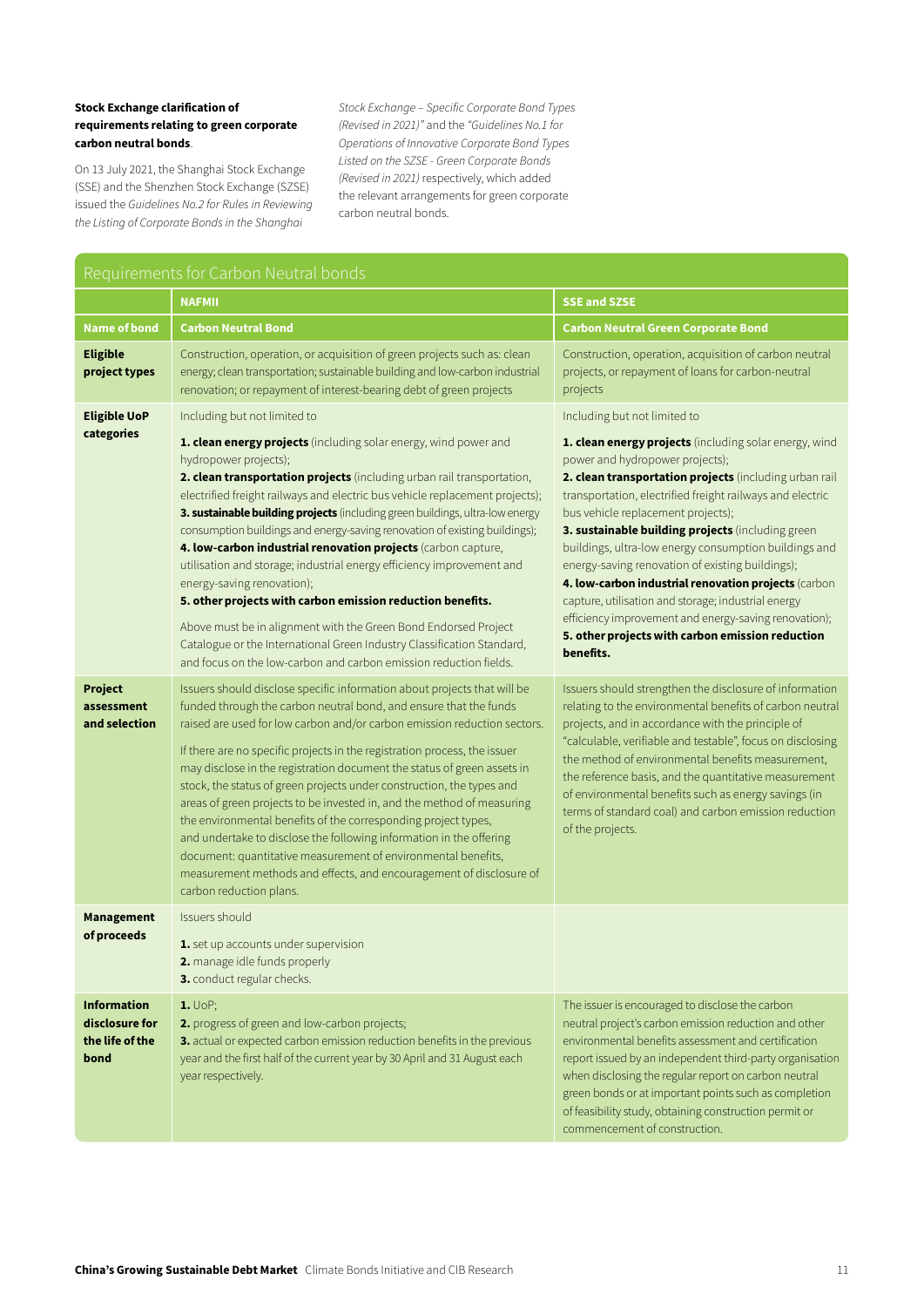On 7-8 February 2021, the NAFMII supported six enterprises to concurrently issue the first batch of carbon neutral bonds, all of which are medium and long-term bonds with tenor of at least two years. The issuance amount was RMB6.4bn, and the lead underwriters included four financial institutions: ICBC, Bank of China, Bank of Construction, and Industrial Bank. The UoP categories were photovoltaic, hydropower, wind power, green buildings, and other projects, which were expected to reduce carbon dioxide emissions by 41.6 million tons per year.

The cumulative issuance of carbon neutral bonds reached RMB140.6bn by the end of June 2021, accounting for 57.3% of the total amount of green bonds issued in the H1 2021.

#### Issuer types of carbon neutral bonds issued in H1 2021



Source: Wind, CIB Research

#### Blue bond

In China, the marine economy occupies an important position, with the share of gross marine product contributing 9% to the GDP, rising to 17.1% in coastal areas. The protection of the ocean is also closely related to climate change. In light of this, actively promoting blue bonds was first proposed in the *Guidance on Promoting the High-Quality Development of the Banking and Insurance Industry* issued by the CBIRC on 3 January 2020.

Relevant arrangements for blue bonds were outlined by both SSE and SZSE in the guideline documents published on 13 July 2021 (referenced above). Issuers may add blue bond to the full name of bond in the applying and issuing stage, if the funds raised are mainly used to support projects relating to **marine** conservation and sustainable use of marine resources. Issuers disclose information describing the impact of relevant projects on the marine environment, marine economy, and climate benefits.

#### Carbon neutral bonds account for 57% of green bond issuance in H1 2021



Source: Wind, CIB Research

#### Globally, blue bonds are still in the nascent stage.

In September 2020, the Bank of China issued a blue bond in the overseas market, as the pioneer among Chinese and global commercial institutions, raising funds to support marine related sewage treatment projects and offshore wind power projects.<sup>8</sup> One month later, the Industrial Bank Hong Kong Branch successfully issued a 3Y USD-denominated fixed-rate blue bond in the international capital market. It was the first blue bond (marine and water conservation) issued by a Chinese jointstock bank in the overseas market.<sup>9</sup>

In the domestic market, as of June 2021, there were two blue bonds with a total volume of RMB1.3bn. In November 2020, Qingdao Water Group issued China's first blue bond, independently underwritten by Industrial Bank. The RMB300m 3Y had proceeds earmarked for the construction of desalination projects.<sup>10</sup>

#### Green local government bonds

China has not published clear management requirements for green local government bonds, but according to the *Green Financial Evaluation Program for Banking Financial Institutions* issued by the PBoC on 10 June 2021, local government special-purpose bonds certified as green by green bond evaluation and certification agencies were included among the green bond holdings.

In June 2019, China's first green municipal special-purpose bond Jiangxi Ganjiang New Area Green Municipal Special-purpose Bond (Phase I) debuted on the SSE. The RMB300mn, 30Y deal was rated AAA and offered a coupon rate of 4.11%. Through this vehicle, there are plans to raise a total of RMB1.25bn in three phases, and the funds raised will be managed by Jiangxi Provincial Government, for the construction of the Xingye Avenue Project of the No.1 Integrated Corridor of Rule Lake New City and the Intelligent Corridor Project of Rule Lake New City.<sup>11</sup>

In May 2020, the first green government specialpurpose bond in the water resources sector in China, the 2020 Pearl River Delta Water Resources Allocation Project Special-purpose Bond (green bond), was issued on the SZSE. The RMB2.7bn bond had a tenor of 10Y, and a coupon rate of 2.88%. This was the first green government bond issued by the Guangdong Provincial Government and the first green government bond in the water resources sector in China. The proceeds were earmarked for the construction of the Pearl River Delta Water Resources Allocation Project, and the project company is located in Nansha New District, Guangzhou.12

In addition, a large number of local government special-purpose bonds that specifically support green development have been issued in China. Although they are not labelled as green, the use of proceeds largely falls into green bond UoP categories, such as bonds financing transportation infrastructure, energy projects, agriculture, forestry and water conservation, ecological and environmental protection projects, municipal and industrial park infrastructure, major national strategic projects.

According to the Wind database, in 2020, the scale of local government special-purpose bonds issued specifically for green projects reached RMB328.6bn, a significant increase of 317.1% yearon-year. In H1 2021, it had dropped to RMB45.4bn, compared to the same period in 2020.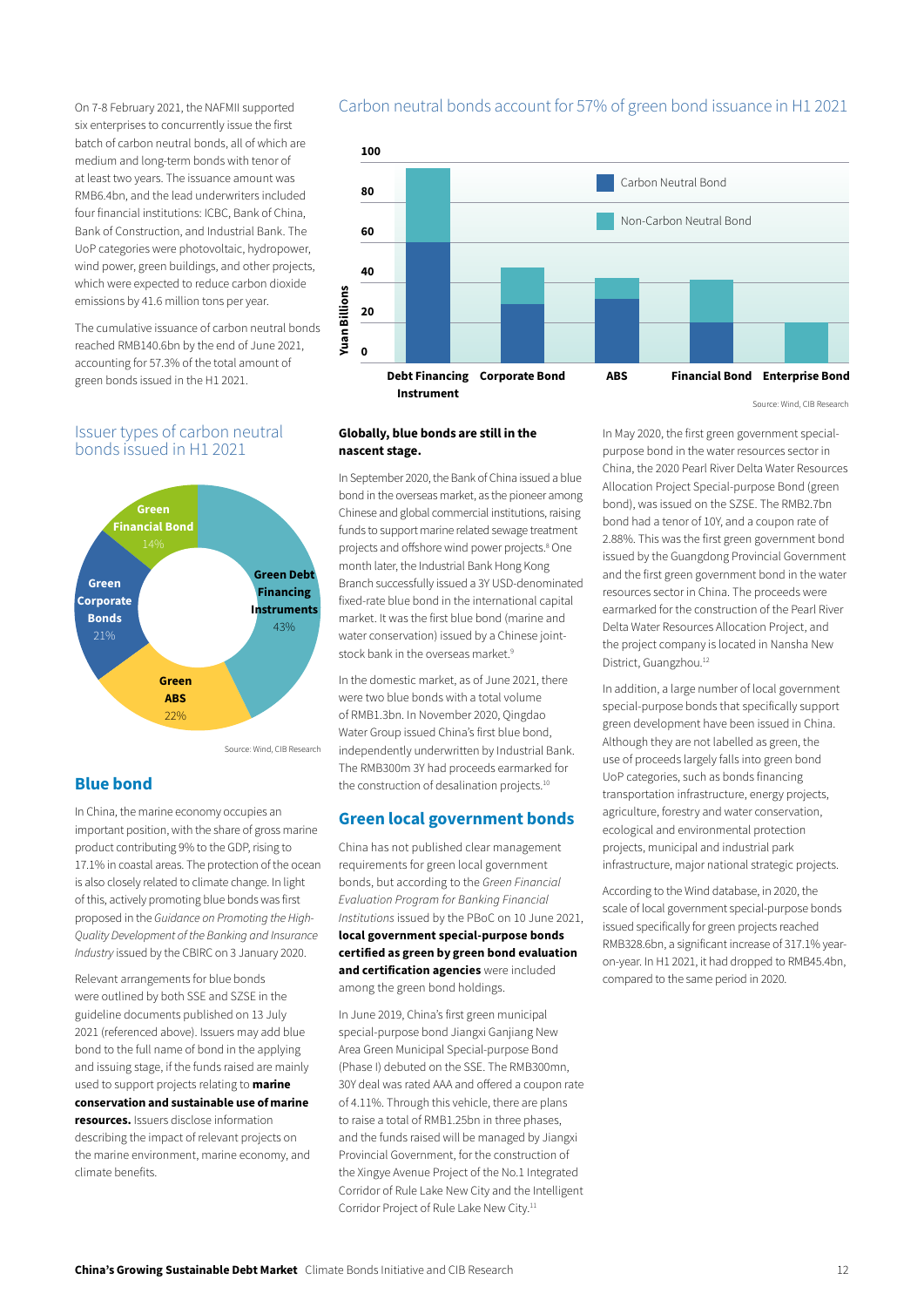# SLBs

#### The NAFMII clarifies the arrangements relating to SLBs

In April 2021, the NAFMII launched SLBs. According to the released *10 Questions and Answers13 on SLBs,* these are debt financing instruments that link the terms of the bond to the issuer's sustainability goals.

#### The linked targets include KPIs and SPTs

where KPIs are sustainability performance indicators that are central to the issuer's operations, and SPTs are quantitative assessment targets for KPIs and are subject to clear timelines. Third party institutions are obliged to verify the relevant indicators, and if the KPIs do not meet the predetermined SPTs within the given timeframe, an adjustment to the terms of the bond will be triggered. It should be disclosed in the prospectus that no changes are allowed to be made on the linked target and the terms and conditions of the bond by the issuer. If there are indeed changes to be made due to the macroeconomic and policy environment, during the life of the bond, any such measures should be disclosed via means including but not limited to, the convening of a holders' meeting and the issuance of a special report by a third-party institution.

The UoP can be for general purposes. However, if combined with innovative products such as green debt financing instruments and rural revitalisation notes, the UoP should meet the requirements of special products and be used for green projects or rural revitalisation.

There are no specific requirements or restrictions on the **bond structure**, and they may include a coupon rate increase (or decrease), early maturity, or one-off additional payment, etc.

The Stock Exchange encourages the issuance of SLBs under the Green Corporate Bond

On 13 July 2021, the SSE and SZSE issued the *Guidelines No.2 for Rules in Reviewing the Listing of Corporate Bonds in the SSE– Specific Corporate Bond Types (Revised in 2021)"* and the *"Guidelines No.1 for Operations of Innovative Corporate Bond Types Listed in the SZSE - Green Corporate Bonds (Revised in 2021)* respectively, both of which propose to encourage issuers of green corporate bonds to link bond terms to the achievement of their overall carbon emission reduction and other environmental benefit targets.

On 10 May 2021, China Huaneng, Datang International, Yangtze River Power, Guodian Power, Shaanxi Coal Group, Liugang Group and Red Lion Group, successfully issued the first batch of seven SLBs in the China's interbank market, with a combined amount of RMB7.3bn.

In H1 2021, 12 SLBs were issued, with a total volume of RMB18.4bn. These bonds include a variety of targets and penalties. For example, Guodian Power has set a pegged target of an increase of not less than 11.9% in the issuer's new installed wind power capacity by the end of 2022 compared to the end of 2020, and if the target is not met, the coupon rate will increase by 20bps in the third year.

### Poverty alleviation bonds and rural revitalisation bonds

No Poverty is the first of the UN's 17 Sustainable Development Goals (SDGs) and is an important component of sustainable development globally as well as in China. Poverty alleviation bonds and rural revitalisation bonds are closely related to the goal of poverty eradication and are therefore an important part of China's sustainable bond market.

#### Poverty alleviation bonds

In November 2015, the Central Committee of the Communist Party of China (CPC) and the State Council issued *the Decision on Winning the Battle against Poverty (Zhong Fa [2015] No. 34),* proposing "to increase financial support for poverty alleviation. Encourage and guide all kinds of financial institutions including commercial, policy, development and cooperative ones to increase their financial support for poverty alleviation. The China Development Bank and the Agricultural Development Bank of China will issue policy financial bonds and grant long-term loans in the principle of slight profit or capital preservation, with the central government granting a 90% interest subsidy on the loans, to be used specifically for poverty alleviation and relocation." To this end, in March 2016, the PBoC and seven other departments jointly issued the *Implementation Opinions on Finance Supporting Poverty Alleviation*. Since then, special-purpose financial bonds for poverty alleviation, specialpurpose corporate bonds for poverty alleviation, revenue bonds for poverty alleviation projects, special-purpose notes for poverty alleviation, and special-purpose ABS for poverty alleviation and many others have been launched.



#### Issuance of special-purpose bonds for poverty alleviation (2016-H1 2021)

Source: Wind, CIB Research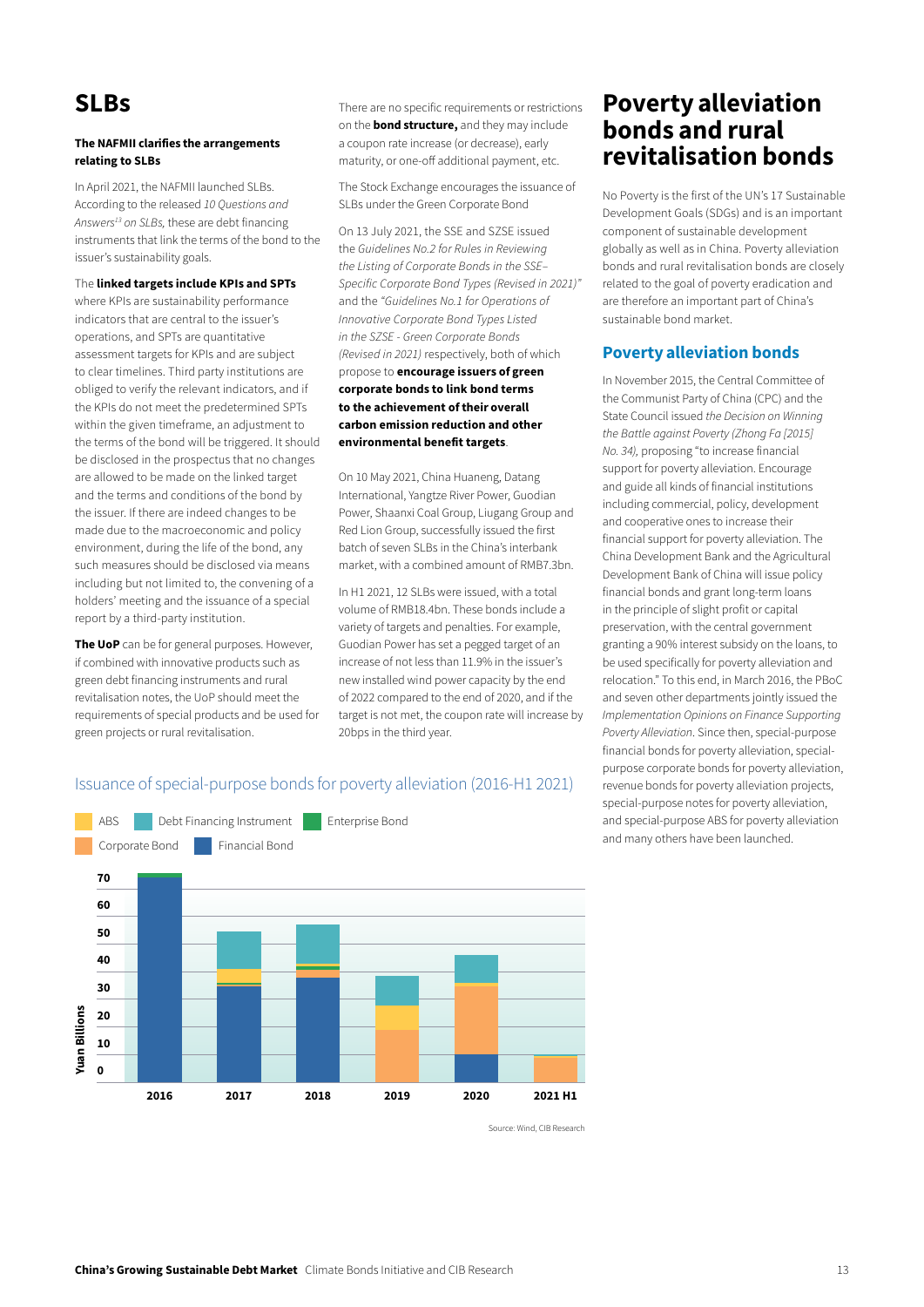#### All types of poverty alleviation bonds

#### Special-purpose financial bonds for poverty alleviation

Mainly issued by two major policy banks, China Development Bank and Agricultural Development Bank of China, to raise funds for granting loans for poverty alleviation and relocation. In April and July 2016, the Agricultural Development Bank of China and China Development Bank issued specialpurpose financial bonds for poverty alleviation of RMB10bn and RMB5bn respectively for the first time in the interbank market.

#### Special-purpose corporate bonds for poverty alleviation

In May 2018, the SSE and the SZSE issued the *Q&As on Corporate Bond Financing Supervision of the Shanghai Stock Exchange – Special-purpose corporate bonds for poverty alleviation*" and the *"Q&As on Special-purpose corporate bonds for poverty alleviation of the SZSE* respectively, which clearly define special-purpose corporate bonds for poverty alleviation as those meet one of the following two conditions: (1) Corporate bonds issued by enterprises domiciled in key counties of national poverty alleviation, concentrated hardship areas, or deep poverty area (poverty areas); Or corporate bonds issued by enterprises registered in areas where poverty has been removed but not for three years. (2) Corporate bonds where the issuer's registered office is not in a poverty area, but the funds raised are mainly used for the construction, operation, acquisition or repayment of loans for precise poverty alleviation projects. Precise poverty alleviation projects refer to poverty alleviation projects where the project location is in a poverty area and can effectively help the profiled poverty-stricken population. Funds raised are encouraged to be used for precise poverty alleviation projects such as infrastructure construction, relocation of the poor, industrial poverty alleviation, employment, and ecological and environmental protection projects. The amount to be used for precise poverty alleviation projects as determined in the prospectus should not be less than 50% of the proceeds, and the remaining can be used for working capital or repayment of loans, etc.

#### Revenue bonds for poverty alleviation projects

In September 2015, the National Development and Reform Commission identified Cangxi County in Sichuan Province as in the first batch of pilot counties to issue<sup>15</sup> revenue bonds for poverty alleviation and relocation projects. Revenue bonds for poverty alleviation and relocation projects are a type of enterprise bonds (under the authority of the NDRC), which are issued for direct financing mainly through the establishment of companies for relocation projects for residents of poverty areas.

#### Poverty alleviation notes and ABN

In 2019, the NAFMII issued *the Guidelines on Poverty Alleviation Notes for Non-financial Enterprises16* , which clarify that poverty alleviation notes refer to debt financing instruments issued by non-financial enterprises as legal entity (enterprises) in the interbank market to raise funds for the purpose of precise poverty alleviation. The precise poverty alleviation purposes of enterprises should be in line with the requirements of the PBoC for financially precise poverty alleviation, and precisely support the poverty alleviation work of the profiled poor population. The Guidelines also propose to encourage enterprises to issue debt financing instruments linked to the benefits of precise poverty alleviation projects, ABN backed by cash flows generated from precise poverty alleviation projects, and other innovative products in line with the national policy on precise poverty alleviation.

#### Market situation

According to the Wind database, as of June 2021, the cumulative issuance of China's special-purpose bonds for poverty alleviation was RMB282.6bn, of which RMB158.8bn RMB56.5bn, RMB2bn, RMB50.9bn and RMB14.4bn were issued for special-purpose financial bonds for poverty alleviation, special-purpose corporate bonds for poverty alleviation, revenue bonds for poverty alleviation projects (under enterprise bonds), debt financing instruments for poverty alleviation, and ABS for poverty alleviation.

#### Rural revitalisation debt

In February 2021, the Central Government's document *Opinions on Accelerating the Modernization of Agriculture and Rural Areas by Comprehensively Promoting the Rural Revitalization* was released, stating that the target task of poverty eradication in the new era will be completed on schedule" and "consolidating the results of poverty eradication and effectively link it to rural revitalization. In order to implement the requirements of the Central Government, under the guidance of the PBoC, the NAFMII launched the Rural RevitalisationNote on 15 March 2021. The Rural Revitalisation Note restates the policies and standards of the former Poverty Alleviation Note. On 13 July 2021, the SSE and the SZSE also clarified the requirements for rural revitalisation corporate bonds, which refer to publicly or non-publicly listed corporate bonds that raise funds for consolidating the results of poverty eradication, promoting the development of poverty-eradicated areas and the comprehensive rural revitalisation. According to Wind data, as of June 2021, Chinese entities has issued a total of RMB47.7bn such bonds (excluding local government bonds), among which, the issuance of debt financing instruments reached RMB46.5bn, while corporate bonds and ABS reaching RMB1bn and RMB235mn respectively.

In addition, local governments have also issued some special-purpose bonds for rural revitalisation.. Since the successful pilot issuance of China's first special-purpose bond for rural revitalization in Sichuan Province in August 2018, the cumulative issuance has reached RMB31.6bn as of June 2021.

#### Green Rural Revitalization bonds are on the

rise. Green development and rural revitalisation are China's two national strategies and thus inextricably linked. Green development and ecological comfortability are inherent to rural revitalisation, and green development of agriculture and rural areas is also an important element of China's green development strategy. The NAFMII has also made it clear that "rural revitalisation notes can be registered and issued in conjunction with various types of debt financing instruments to fully adapt to the diversified and customized needs of enterprises. ...... market players are encouraged to flexibly mix match various types of debt financing instruments, such as combining green bonds, carbon neutral bonds and other innovative labels to support ecologically environmental protection, green modern agricultural development projects, etc." By the end of June 2021, China had issued seven green rural revitalisation bonds with a combined amount of RMB3.4bn, two of which were also labelled as carbon neutral bonds.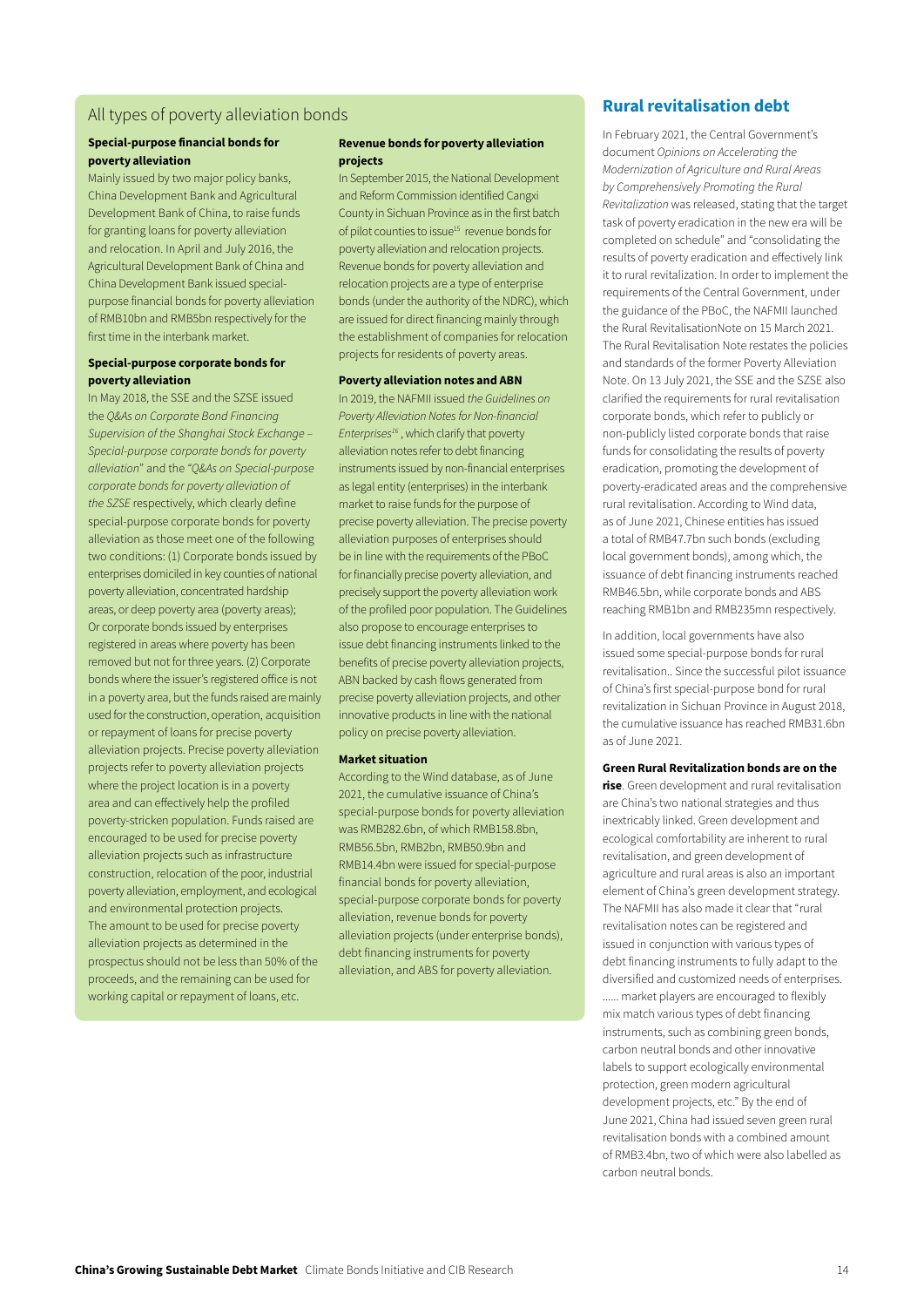# Pandemic bonds

The outbreak of COVID-19 in early 2020 has had a huge impact on global economic and social development. In order for pandemic prevention and control, on 28 January 2020, the NAFMII issued *the Notice on Strengthening Self-Regulatory Services in the Interbank Market and Preventing and Controlling the Pandemic*, proposing that "the NAFMII will set up green channel...... for enterprises registered in Hubei Province and other pandemic-stricken areas, as well as for debt financing instruments with funds used for pandemic prevention and control."

 On 1 February 2020, the PBoC, the Ministry of Finance, the CBIRC, the CSRC and the State Administration of Foreign Exchange jointly issued *the Circular on Further Strengthening Financial Support for the Prevention and Control of COVID-19,* proposing to "establish a green channel for the registration and issuance of financial bonds, asset-backed securities and corporate bonds issued by financial institutions and enterprises in pandemic-stricken areas and with funds raised mainly for pandemic prevention and control". On March 27, 2020, the Central Political Bureau meeting decided on the issuance of special treasury bonds. On June 15, the Ministry of Finance issued a notice clarifying that, in order to raise funds and coordinate the pandemic prevention and control, it was decided to issue a total of RMB1tn special treasury bonds, starting from mid-June and completed by the end of July.

According to Wind data, as of June 2021, the cumulative issuance of China's pandemic bonds (for pandemic prevention and control) reached RMB1.54tn. Among them, the cumulative issuance of special treasury bonds was RMB1tn, in three tranches of 5Y, 7Y and 10Y. The 5Y tranche has been tapped four times to RMB200bn, 7Y tranche has been tapped twice to RMB100bn, and the 10Y tranche has been tapped ten times to RMB700bn. The average coupon rate of the special treasury bonds was 2.77%, ten basis points lower than the average yield of treasury bonds in the secondary market in the previous five days.14 Apart from special treasury bonds, the cumulative issuance of other pandemic bonds reached RMB543.4bn.

#### Pandemic bonds comprise nearly half of the cumulative issuance of all GSS bonds as of H1 2021



Cumulative issuance of pandemic bonds as of June 2021



Source: Wind, CIB Research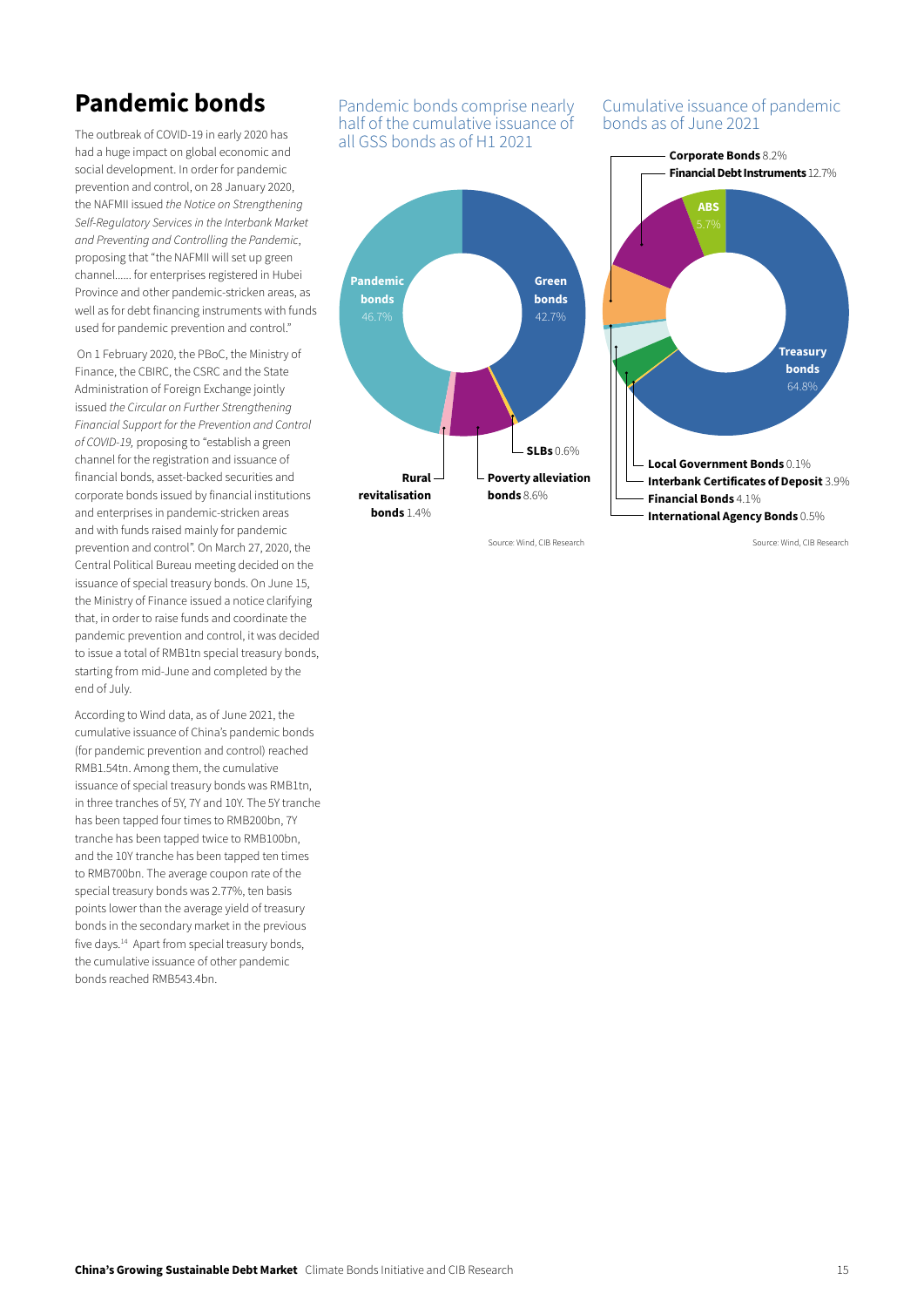#### Overseas issuance by Chinese issuers

Between 2020 and H1 2021, overseas green bond deals totaled USD9.3bn, while Social and Sustainability bonds reached USD1.0bn and USD7.4bn respectively. Offshore issuance of SLBs was USD6.1bn.

China has been one of the world's largest green bond markets since 2016 but felt the impact of COVID-19 in 2020, with onshore and offshore issuance volumes declining from the prior year. Offshore issuance plummeted by 38% to USD7.8bn (RMB54.6bn), accounting for 18% of the total labeled green issuance of USD44.1bn (RMB289.5bn).

Sixteen issuers raised a total of USD7.8bn (RMB54.6bn) in offshore green bond issuance, 11 of which were new to the overseas green bond market. This mainly comprised real estate developers such as Landsea Green Properties, Yango Justice, Yuzhou Group, and Zhenro Properties, as well as renewable energy operators ENN energy, Concord New Energy, and CIFI Holdings.

Most (86%) of the offshore deals were denominated in USD. EUR ranked second (7%), followed by CNY (5%). Hong Kong Exchange (HKEX) remained the largest listing venue for Chinese offshore green bonds, accounting for 54% of the total offshore volume in 2020. London Stock exchange (LSE) was the second largest offshore market for Chinese deals, with Singapore Stock Exchange (SGX) being the third. The Green Buildings use-of-proceeds (UoP) was the largest recipient of offshore green bond financing (35%), followed by Low Carbon Transport (29%).

Three social bonds were issued from 2020 to H1 2021, with Industrial Bank issuing HKD3bn of social bonds in November 2020 and Bank of China Macau issuing two social bonds of HKD4bn and MOP1bn respectively in March 2020, the proceeds of which were earmarked for health and education.

Between 2020 and the first half of 2021, 21 SLBs were issued in the offshore market, with a total issuance of USD6.1bn. The largest issuer is National Grid, with RMB16bn.

#### Currency denominations of Chinese green bonds in 2020



Source: Climate Bonds Initiative





Source: Climate Bonds Initiative

#### Listing venues of Chinese offshore green bonds

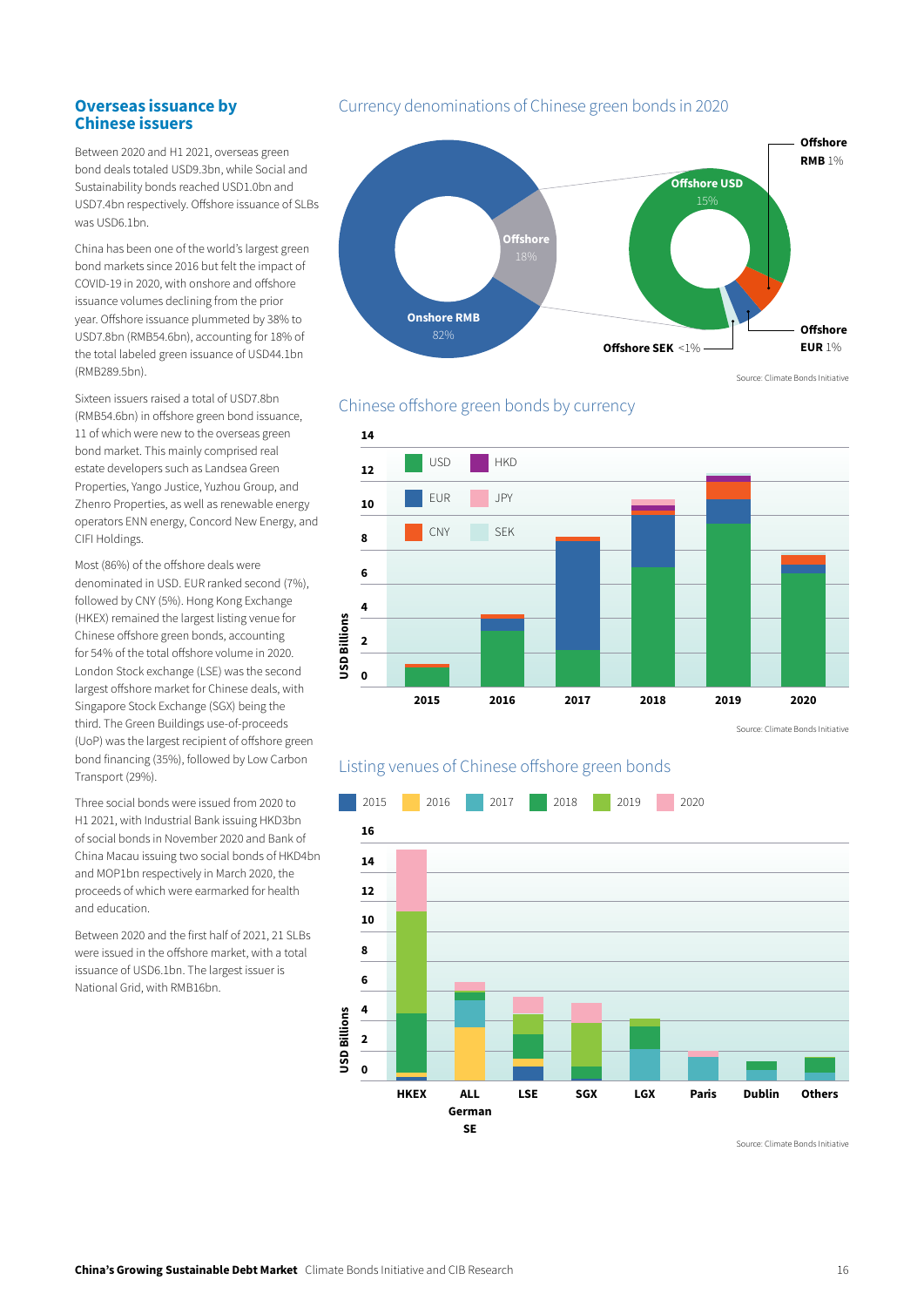# 4. Standards and policy incentives/constraints

# Developments in China's sustainable bond standards

In March 2020, the General Office of the CPC Central Committee and the General Office of the State Council issued *the Guiding Opinions on Building a Modern Environmental Governance System*, which explicitly proposed to unify domestic green bond standards. On 21 April 2021, the PBoC, the National Development and Reform Commission and the China Securities Regulatory Commission issued *the Notice on the Issuance of the Green Bond Endorsed Project Catalogue (2021 Edition) (the notice)* and released *the Green Bond Endorsed Project Catalogue (2021 Edition) (Catologue (2021 Edition))* which shall come into effect on 1 July 2021. The Catalogue (2021 Edition) defines green bonds as marketable securities that are issued in accordance with statutory procedures and with agreed principal and interest repayments, including but not limited to green financial bonds, green enterprise bonds, green corporate bonds, green debt financing instruments and green ABS, which are used exclusively to support green industries, green projects or green economic activities that meet the prescribed conditions.

#### The Catalogue (2021 Edition) achieved the unification of disparate green bond standards

in China. Its application extends to all types of domestic green bonds: green financial bonds, green enterprise bonds, green corporate bonds, green debt financing instruments and green ABS, putting an end to the disparate green bond standards and facilitating the further development of China's green bond market.

#### The Catalogue (2021 Edition) achieves alignment with international standards.

Whether fossil fuel is recognized as eligible is the key to the alignment of domestic and international standards. The Catalogue (2021 Edition) removes sectors relating to the clean use of fossil fuel and achieves alignment with international standards, which is conducive to attracting international investors to the Chinese green bond market as well as enhancing China's international influence and convening power in green bond standards.

#### The logic and framework of the Catalogue (2021 Edition) and its main contents are consistent and synergistic with *the Green Industry Guidance Catalogue (2019 Edition)*. In the

construction of the green financial standards system led by the PBoC, *the Green Industry Guidance Catalogue* belongs to the scope of General Basic Standards for Green Finance (primary), while the standards for green bonds and green loans are in the scope of Standards for Green Financial Products and Services (secondary). Since March 2019, when

the seven ministries and commissions jointly issued the *Green Industry Guidance Catalogue (2019 Edition)*, the unified general basis has been set, and it has served as reference for other standards such as green loan standards and green bond standards. The Catalogue (2021 Edition) is consistent with the six categories of *the Green Industry Guidance Catalogue (2019 Edition)*, with the first-level classification including six categories of energysaving and environmental protection industry, clean production industry, clean energy industry, ecological and environmental industry, green upgrading of infrastructure, and green services, while its fourth-level classification is consistent with the names in the third-level of the *Green Industry Guidance Catalogue (2019 Edition)*. In a nutshell, the Catalogue (2021 Edition) basically covers the green industries and projects in *the Green Industry Guidance Catalogue (2019 Edition)*.

# Policy incentives/ constraints

#### **Nationwide**

The PBoC as included green bond investment in the assessment of green financial performance evaluation, and the assessment results will be incorporated into the central bank's rating of financial institutions. It also included green loans and green bonds in the scope of eligible collateral for monetary policy operations. The CBIRC has included green bond investment in the scope of green financing statistics, while the Shanghai Clearing House lowered the fees and rates charged related to green bonds.

#### Green bond related policy incentives/ constraints set by PBoC

First, to include green bonds in the scope of eligible collateral for monetary policy operations. In June 2018, the central bank decided to appropriately expand the scope of medium-term lending facilities (MLF) collateral to include green financial bonds, AA+ and AA-rated corporate bonds (priority will be given to bonds involving small and micro enterprises and the green economy), as well as high-quality green loans. This move is expected to be enhance the market attractiveness of green bonds, incentivizing more banks to issue green financial bonds, which in turn will lead to more green loans, and providing more financial support to green projects and green enterprises.

#### Second, to include green bond business in *the Green Financial Evaluation Programme*

*for Banking Financial Institutions*. On 10 June 2021, the PBoC issued a new *Green Financial Evaluation Programme for Banking Financial Institutions (the Programme)*, which came into effect on 1 July 2021 and the evaluation will be conducted on a quarterly basis. The Programme amends the *Green Credit Performance Evaluation Scheme for Depository Financial Institutions in the Banking Sector (Trial)* formulated by the PBoC in July 2018, one of the main amendments being the addition of assessments related to green bond business.

In terms of the application of assessment results, the Programme proposes that "the results of green financial performance evaluation will be incorporated into the PBoC policy and prudential management tools, such as the rating of financial institutions by the central bank".

#### Qualitative and quantitative indicators related to green bond business

| <b>The</b><br>quantitative<br><b>indicators</b> | Include the assessment of green bond investments. The overall weight of<br>guantitative indicators is 80%. The four indicators are:<br>1. The proportion of total green finance business,<br>2. The proportion of share of total green finance business,<br>3. The year-on-year growth rate of total green finance business and,<br>4. The proportion of total green finance business risk.<br>The total green financial business is the weighted sum of various green financial<br>businesses, and is currently the sum of domestic green loans and domestic green<br>bond holdings, both with the same weighting. Products counted in the domestic<br>green bond holdings include green financial bonds, green enterprise bonds, green<br>corporate bonds, green debt financing instruments, green ABS, local government<br>bonds certified as green by assessment and certification agencies, etc. |
|-------------------------------------------------|-------------------------------------------------------------------------------------------------------------------------------------------------------------------------------------------------------------------------------------------------------------------------------------------------------------------------------------------------------------------------------------------------------------------------------------------------------------------------------------------------------------------------------------------------------------------------------------------------------------------------------------------------------------------------------------------------------------------------------------------------------------------------------------------------------------------------------------------------------------------------------------------------------|
| <b>The</b><br>qualitative<br><b>indicators</b>  | Include the assessment of "green bond issuance and underwriting"<br>The overall weight of qualitative indicators is 20%                                                                                                                                                                                                                                                                                                                                                                                                                                                                                                                                                                                                                                                                                                                                                                               |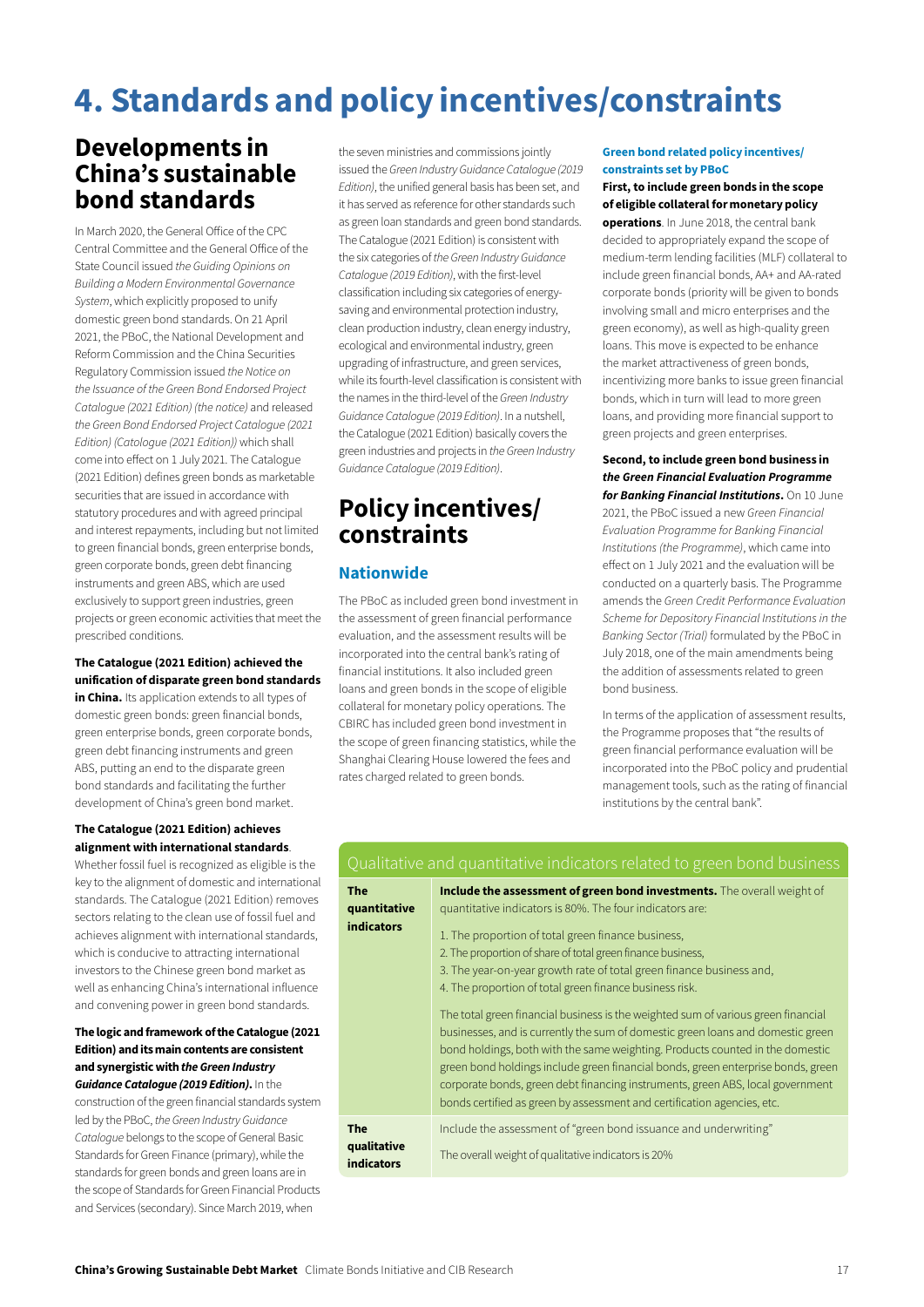#### Green bond related policy incentives set by CBIRC

#### Green bond investment is included in the CBIRC's *"Green Financing Statistical System"*.

In early July 2020, the CBIRC released its latest *Green Financing Statistical System*, as an updated version of the original green credit statistical system. In addition to the statistics on green credit, *the Green Financing Statistical System* also includes banks' green bond investments. While counting in the holding of non-financial green bonds invested by banks' own funds (referring to the PBoC *Green Bond Endorsed Project Catalogue*), the system excludes green financial bonds and green credit ABS products. As all green financial bonds issued by banks are invested in green credit and will eventually be reflected in the green credit statistics, and the underlying assets of green credit ABS products are also green credit, these two items are excluded to avoid duplication of statistics.

#### Green Bond Related Policy Incentives set by Shanghai Clearing House

In January 2020, the Shanghai Clearing House issued the Notice on the *Reduction of Bond Business Charges*, in which the Shanghai Clearing House decided to reduce its bond business charges. To support the sustainable development of the green industry, the issuance and registration fee rate and services fee for interest payment for green bonds were reduced by 50%.

#### Local level

Local governments in China have continued to launch supporting policies for green bonds, shifting from encouragement to substantial incentive. In addition to six provinces and nine localities actively building national green financial reform pilot zones, nearly 20 other localities across the country have issued local green financial development plans and implementation opinions. Among these policies, many incentive measures have been formulated for green bonds and green credit. Local governments have been incentivizing institutions to issue green bonds, with measures such as discounting interest, guarantees and subsidies for green bonds.

Jiangsu Province's Implementation Opinions on Deepening Green Financial Services for the High-Quality Development of the Ecological Environment (Implementation Opinions) is one example. It discounts interests of ABS and green bonds in environmental infrastructure, and for green bonds such as Yangtze River Ecological Restoration Bonds, the interest discount is 30% of the actual annual payment, with a duration of two years. The subsidy for a single green bond shall not exceed RMB2mn per year. The incentives in the Implementation Opinions are clear, substantial, and broad in scope, and it helped scale up the issuance of green bonds in Jiangsu.

In fact, in addition to the Implementation Opinions released by Jiangsu Province, there are also substantial incentives such as subsidies for green bond issuers implemented by several governments such as governments in the Green Finance Pilot Zones, Sichuan Province and Nanning City, Guangxi Province.

Looking ahead, local governments have already introduced incentive policies and gained experience for other regions to draw on. As substantial incentive policies such as interest subsidies, tax incentives and guarantee mechanisms are implemented in more regions, local governments will increase their support for green enterprise bonds and green corporate bonds, facilitate the development of local green bond market, and ensure the incentives for green bonds will have a broader scope of influence.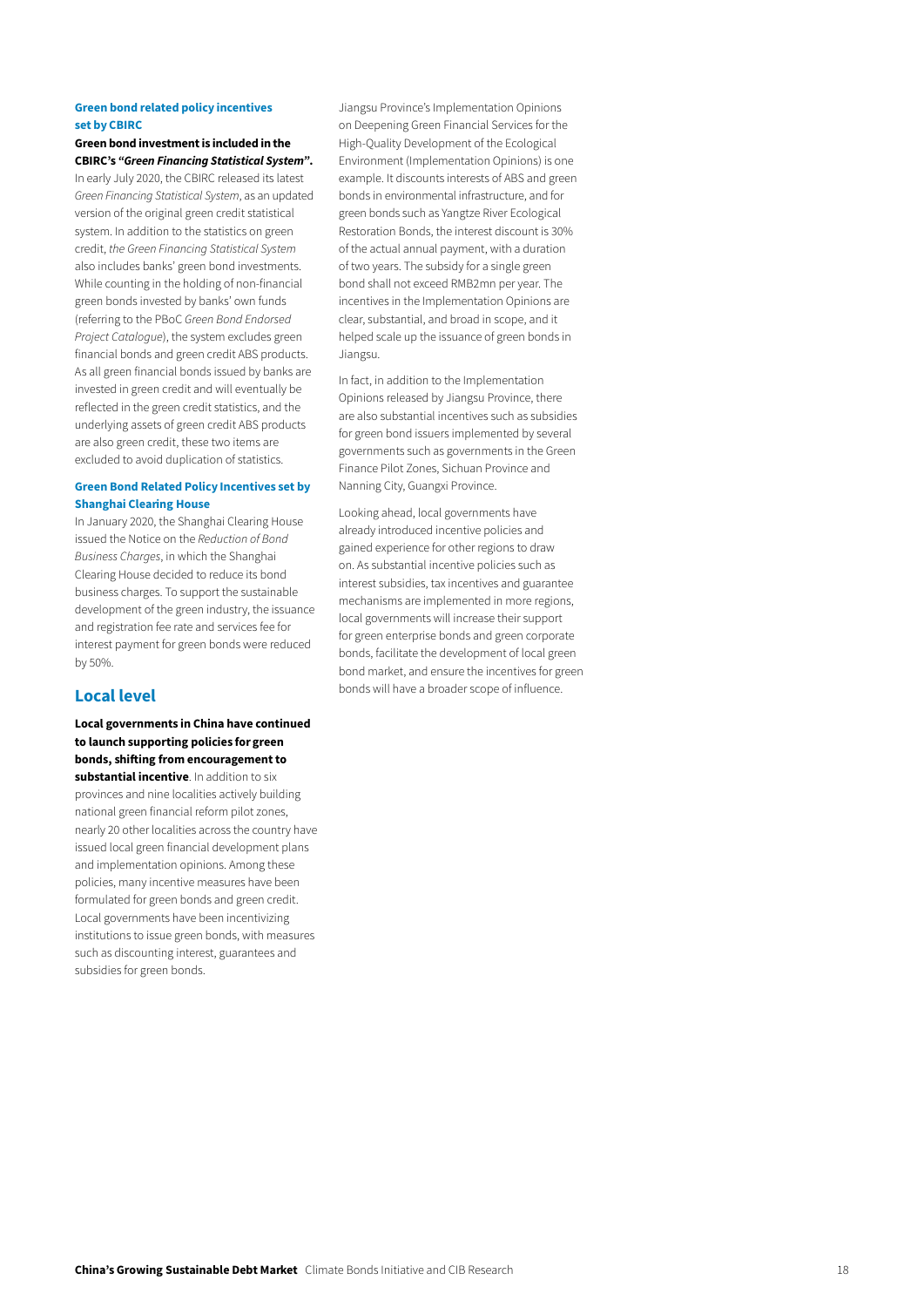| Substantial Incentives for Green Bonds from Local Governments (selected)   |                                                                                                                                                                                                                                                                                                                                                                                                                                                                   |                                                                                                                     |                                                                                                                                                                                                                                                                                                                                                                                                                                                                                                                                                                                                |
|----------------------------------------------------------------------------|-------------------------------------------------------------------------------------------------------------------------------------------------------------------------------------------------------------------------------------------------------------------------------------------------------------------------------------------------------------------------------------------------------------------------------------------------------------------|---------------------------------------------------------------------------------------------------------------------|------------------------------------------------------------------------------------------------------------------------------------------------------------------------------------------------------------------------------------------------------------------------------------------------------------------------------------------------------------------------------------------------------------------------------------------------------------------------------------------------------------------------------------------------------------------------------------------------|
| Administrative<br>area                                                     | <b>Financial incentives for companies that issue</b><br>green bonds                                                                                                                                                                                                                                                                                                                                                                                               | <b>Administrative</b><br>area                                                                                       | <b>Financial incentives for companies that issue</b><br>green bonds                                                                                                                                                                                                                                                                                                                                                                                                                                                                                                                            |
| <b>Huadu District,</b><br>Guangzhou<br><b>Guangdong</b><br><b>Province</b> | Subsidy which is 1% of bond issuance amount,<br>with cap of RMB1mn per year, will be given to<br>listed and to-be-listed enterprises that issue green<br>bonds.                                                                                                                                                                                                                                                                                                   | Nanning,<br>Guangxi<br><b>Province</b>                                                                              | Encourage eligible enterprises to declare the issuance<br>of green bonds and other special-purpose bonds. The<br>government will give a subsidy of 1-3% of the raised<br>proceeds, depending on tenor and cost of issuance,<br>the maximum is RMB1mn for each enterprise per year.                                                                                                                                                                                                                                                                                                             |
| Guangzhou                                                                  | A one-off subsidy of 10% of the issuance costs,<br>with a cap of RMB0.5mn, will be given to financial<br>institutions and enterprises that issue bonds on<br>market platforms such as the exchange market,<br>interbank market, inter-institutional private<br>product quotation and service system and<br>Guangdong Equity Exchange Centre; For bonds<br>verified as green, the subsidy will be increased to<br>15% of the issuance costs, with a cap of RMB1mn. | <b>Sichuan</b><br><b>Province</b>                                                                                   | The interest discount for green corporate bonds<br>was 2 percentage points higher than that for general<br>corporate bonds.                                                                                                                                                                                                                                                                                                                                                                                                                                                                    |
| <b>Quzhou, Zhejiang</b><br><b>Province</b>                                 | Support direct financing. For enterprises issuing<br>green bonds, government will give an additional<br>reward of RMB0.1mn                                                                                                                                                                                                                                                                                                                                        | <b>Jiangsu Province</b>                                                                                             | Support the issuance of green bonds such as the<br>Yangtze River Ecological Restoration Bonds, and<br>provide a subsidy of 30% of the actual annual<br>interest payment to non-financial enterprises that<br>successfully issued green bonds. The subsidy lasts for<br>two years with a cap of RMB2mn for a single bond per<br>year. Support the securitisation of the future revenue<br>rights of completed environmental infrastructure<br>such as urban sewage treatment, waste disposal<br>and industrial solid waste disposal, and provide a<br>discount of up to 30% of the coupon rate. |
| Huzhou,<br><b>Zhejiang</b><br><b>Province</b>                              | A subsidy of 1% of raised proceeds, up to a<br>maximum of RMB0.5mn, will be given to local<br>private enterprises or local financial institutions<br>that issued labelled green bonds in the interbank<br>market.                                                                                                                                                                                                                                                 | <b>Baise, Guangxi</b><br><b>Province</b>                                                                            | Encourage eligible enterprises to declare the issuance<br>of green bonds, etc. Implement the incentive policy<br>of the autonomous region, and reward enterprises<br>that successfully raise funds with 1.5% of the actual<br>annual issuance amount, which is up to RMB1mn for<br>a single enterprise                                                                                                                                                                                                                                                                                         |
| Anji County,<br>Huzhou,<br>Zhejiang<br><b>Province</b>                     | A subsidy of 1% of raised proceeds, up to a<br>maximum of RMB0.5mn will be given to local<br>private enterprises or local financial institutions<br>that issued labelled green bonds in the interbank<br>market.<br>A 0.5% bonus will be given to those issuing<br>special bonds for green, "three agriculture" and<br>"small and micro" purposes to support rural<br>revitalisation.                                                                             | Zhongguancun<br><b>National</b><br>Independent<br><b>Innovation</b><br><b>Demonstration</b><br><b>Zone, Beijing</b> | For enterprises that raise funds through the issuance<br>of green bonds and repay the principal and interest<br>on time, the subsidy is 40% of the coupon rate, with a<br>cap of RMB1mn for a single enterprise, not exceeding<br>three years.                                                                                                                                                                                                                                                                                                                                                 |
| <b>Deqing County,</b><br><b>Huzhou, Zhejiang</b><br><b>Province</b>        | A subsidy of 1% of raised proceeds, up to a<br>maximum of RMB0.5mn, will be given to local<br>private enterprises or local financial institutions<br>that issued labelled green bonds in the interbank<br>market.                                                                                                                                                                                                                                                 | Futian,<br>Shenzhen                                                                                                 | 2% interest discount on green bonds.                                                                                                                                                                                                                                                                                                                                                                                                                                                                                                                                                           |
| <b>Gui'an New</b><br>District, Guizhou<br><b>Province</b>                  | Enterprises that successfully obtain green project<br>certification in Gui'an New District, will get a<br>reward, which is a maximum of RMB5,000 for each<br>enterprise, to compensate costs. There are other<br>rewards for conducting green bonds business.                                                                                                                                                                                                     | <b>Shenzhen</b>                                                                                                     | For local enterprises that successfully issue green<br>bonds, a subsidy of 2% of the issuance amount, up to<br>RMB 0.5mn, will be given to an enterprise for a single<br>project. The subsidy is disbursed from the special<br>fund for financial development.                                                                                                                                                                                                                                                                                                                                 |

Source: Compiled by CIB Research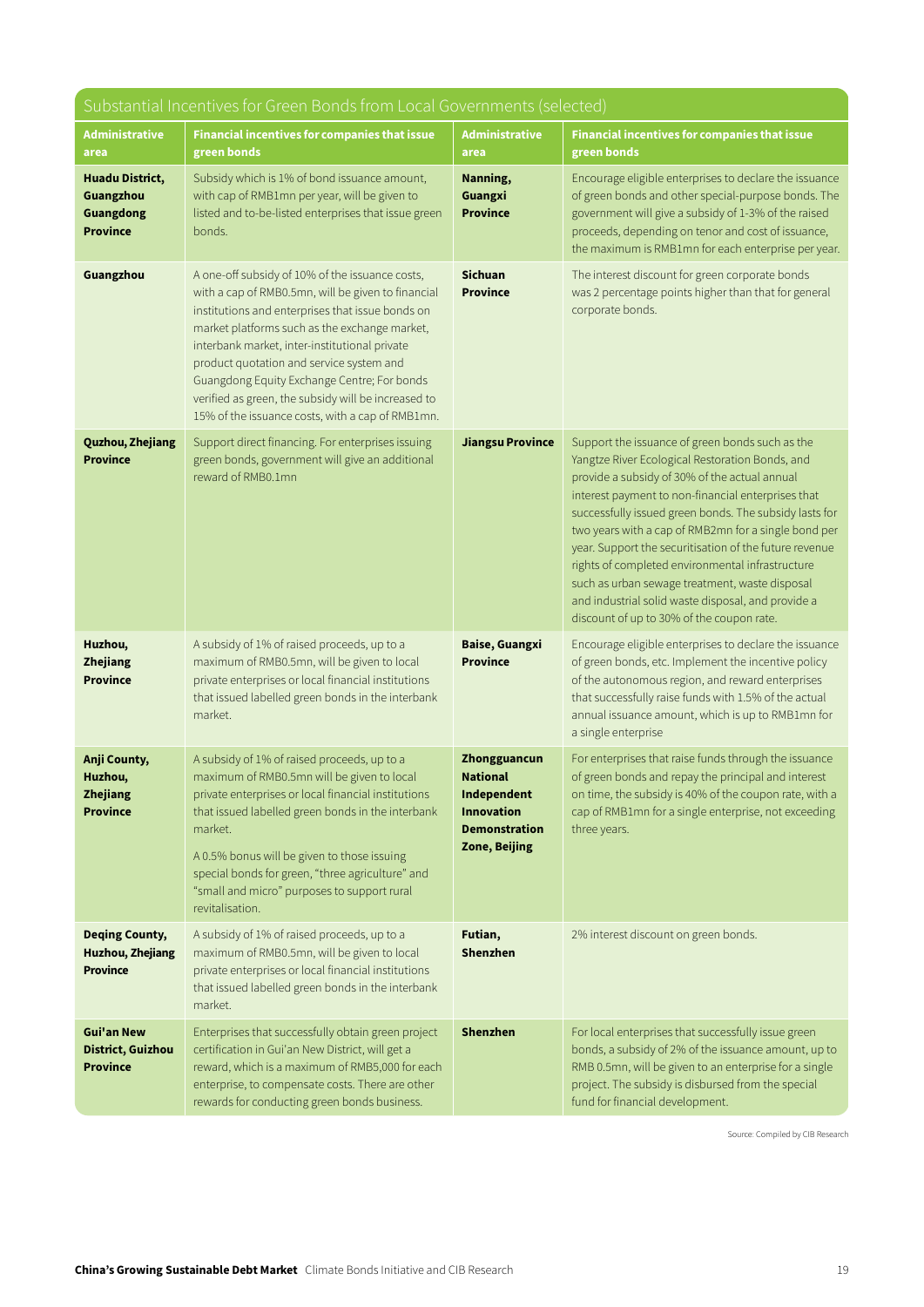# 5. Outlook

# International Market

In August 2021, Climate Bonds lifted its [January](https://www.climatebonds.net/2021/01/record-2695bn-green-issuance-2020-late-surge-sees-pandemic-year-pip-2019-total-3bn)  [forecast](https://www.climatebonds.net/2021/01/record-2695bn-green-issuance-2020-late-surge-sees-pandemic-year-pip-2019-total-3bn) of USD400-450bn in annual green bond investment to the half trillion mark for 2021, reflecting the strength of the green market in the first six months of the year. Green investment for H1 2021 reached USD227.8bn, a very encouraging result when compared to the full 2020 total of USD297bn. Projections see the longawaited milestone of USD1tn in annual green investment now in sight for 2023.

Total volumes for the labelled sustainable debt market–including GSS bonds, SLBs, and transition bonds–reached nearly half a trillion (USD496bn) in H1 2021 a 59% increase yearon-year, setting the market on track to reach record highs this year after a 2020 total of nearly USD700bn.

Progress made in COP26, and some positive signals are already there.

Following the launch of its first green gilt (GBP10bn) in September 2021, the UK released its [second green gilt](https://www.gov.uk/government/news/second-uk-green-gilt-raises-further-6-billion-for-green-projects) of GBP6bn one month later. This comes alongside the launch of the UK's Net Zero Strategy and Heat and Building Strategy, as the Business Department and Treasury look to plan the UK's path to decarbonisation by 2050.

China announced an end to its foreign coal power financing, which was largely in line with the lack of existing such financing in 2021. This is crucial, as about 56% of its domestic energy generation or 1080GW of power still comes from coal. China's announcement coincides with the US publicising proposals to further decarbonise its power sector: a Clean Electricity Performance Programme and clean energy tax credit reform, which is designed to boost adoption of low carbon and clean energy sources.

At COP26, the US and the EU launched a global methane pledge, promising to cut methane levels by 30% against 2020 levels.

ICMA has updated Green and Social Bond Principles. These focus on increasing transparency of bond frameworks and external reviews; issuer level strategies; identifying risks; and links to complementary guidance, such as the Climate Transition Finance Handbook. ICMA also released further guidance on KPI selection for SLBs, metrics for a circular economy and ecoefficient projects, and guidelines for GSS and SLB impact reporting.

The report *Common Ground Taxonomy – Climate Change Mitigation19* launched during COP26, in which Climate Bonds participated as an expert advisor, adds clarity to the common ground on the definition of green between China and EU. It will facilitate cross-border flows of green capital and serve as an important reference for the development of taxonomies in other countries and regions.

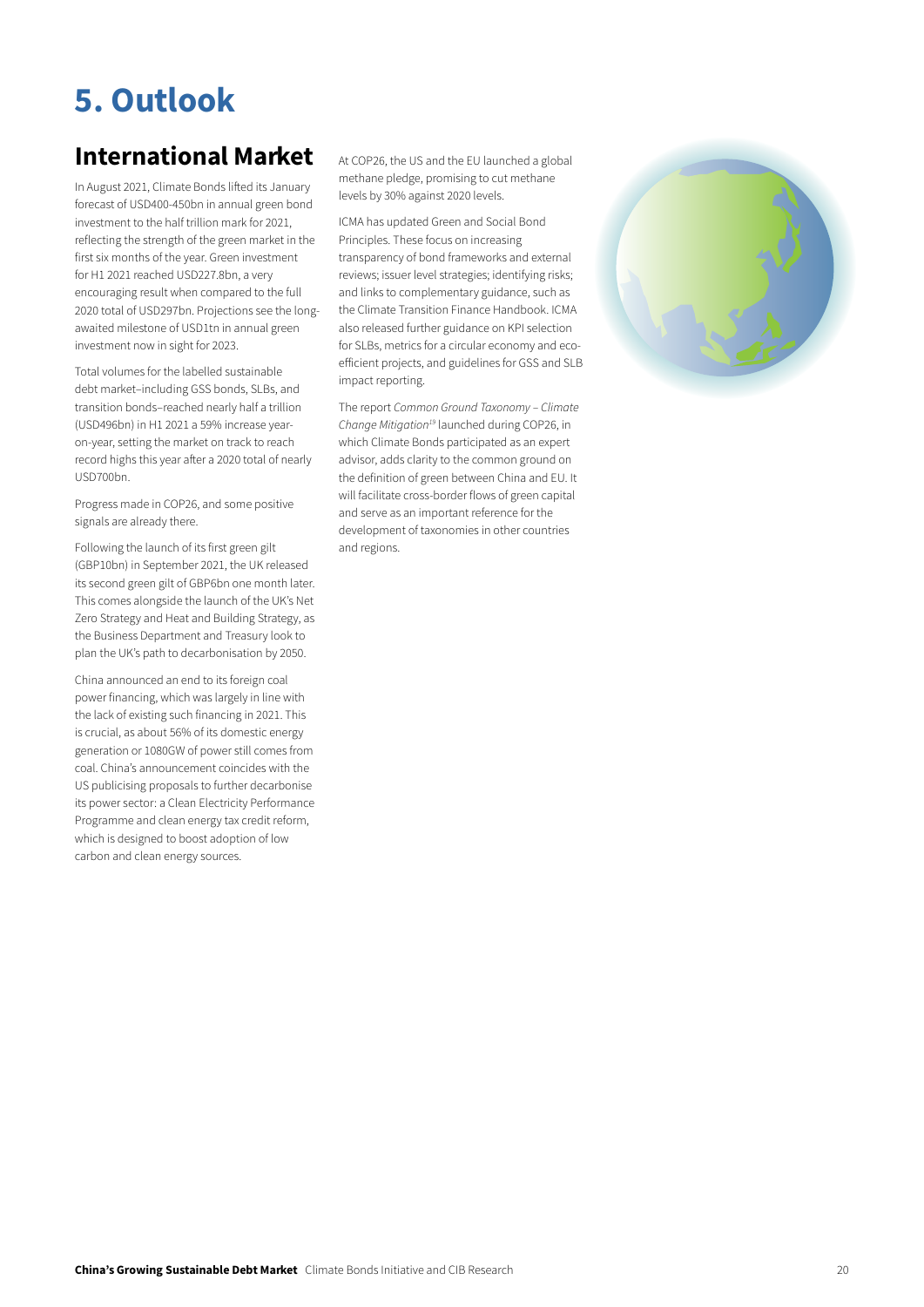# 5.2 China Market

#### Carbon neutral bonds have broad scope for growth

China's green development has entered a new phase with carbon reduction as the key strategic direction. With the targets of achieving carbon peaking by 2030 and carbon neutrality by 2060 ("30·60" target), the importance of green and low-carbon development and addressing climate change has been more significant in the face of enormous pressure to reduce emissions. President Xi Jinping pointed out again this year, that "In the 14th Five-Year period, China's ecological civilisation construction has entered a key period to reduce carbon as the key strategic direction, promote pollution reduction and carbon synergies, advance the overall green transition of economic and social development, and achieve the substantial upgrade of ecological and environmental quality."

Serving the 30·60 target has become one of the priorities for the development of green finance in China. When talking about top financial issues in 2021, Yi Gang, Governor of the PBoC mentioned that serving the strategic deployment of carbon peaking and carbon neutrality is one of the priorities this year and years ahead. The working conference of the PBoC 2021 also listed implementing the major decision on carbon peaking and carbon neutrality as one of its ten key tasks for 2021. This year's Government Work Report clearly proposes to implement a special policy enabling financial support for green and low-carbon development, and to establish a support tool for carbon emission reduction. On 8 November 2021, the PBoC officially launched the Carbon Emission Reduction Support Tool, providing low-cost funds to eligible financial institutions, thus enabling financial institutions to provide preferential financing to key projects with carbon emission reduction effects. The instrument is a structural monetary policy tool that directly reaches the real economy, supporting the development of clean energy, energy conservation and environmental protection, and carbon emission reduction technologies in a precise and direct manner, and can mobilise more social capital to promote carbon emission reduction.

In this context, green bonds with proceeds used for projects with emission reduction benefits, such as carbon neutral bonds, may receive more policy support in the future, and are expected to increase in scope. Since the first batch of carbon neutral bonds were issued in February 2021, as of June 2021, the cumulative issuance of carbon neutral bonds has reached 50% of domestic green bond issuance. According to Climate Bonds' *China Green Bond Market Report 2020*, the biggest UoP of domestic green bonds were clean transportation, clean energy, and energy conservation, with a combined share of 61%.

#### Green local government bond issuance may accelerate

As China's carbon peaking and carbon neutral targets were proposed, relevant ministries and commissions accelerated the enactment of action plans, which will then be passed on to local governments. Most local governments have made achieving a carbon target a key priority; Shanghai and other places have already taken the lead in proposing a timetable for achieving carbon peaking. It is foreseeable that achieving carbon target will become a priority for local governments, and issuing special-purpose local government bonds for green or carbon neutral instruments may become mainstream.

On the one hand, green government specialpurpose bonds are fit for green projects, especially large green infrastructure projects with huge investment and a longlife cycle. As of H1 2021, green bonds with tenor of up to 5Y (inclusive) accounted for 88% of the total domestic issuance. Since 2021, the share of shortterm green bonds has increased, which does not match the funding needs of large-scale green infrastructure projects with long construction and operation cycles. However, the maturity of special-purpose green government bonds can be 10-30 years, which can fully address the need for long-term funds. On the other hand, the coupon rate for green government bonds could be lower, because governments are usually highly rated. Green government bonds could be subject to preferential policies such as tax exemption, which may help to attract more institutional investors. In the PBoC's latest *Green Financial Evaluation Program for Banking Financial Institutions*, holdings of local government specialpurpose bonds verified as green is included in the scope of green investment, and will impact the performance evaluation of banks.

#### Transition bonds may embrace opportunities for growth

Transition bonds enable responsible investors to support companies or activities that are transitioning to low or zero carbon, particularly in the traditional high carbon emitting sectors. Compared to carbon neutral bonds, transition bonds support a broader scope, and can extend to sectors that will may not have green assets but have a clear decarbonization plan to achieve zero carbon. Transition bond can be more inclusive because the proceeds can support transition activities or general corporate purposes, provided that the whole company is on a transition path.

The PBoC and other ministries are actively studying the criteria relating to transition finance. When the Catalogue (2021 Edition) was introduced, the PBoC said: "In order to better implement the carbon targets, the PBoC is working with relevant ministries to actively study the criteria relating to transition finance, in the principle of safety first and energy saving first, to design a steady transition path and guide financial institutions to support the energy system and energy-consumptive industries to transition in an orderly and gradual manner, with full consideration of the life expectancy and depreciation cycles of existing projects." In the *Q2 2021 Report on the Implementation of China's Monetary Policy*, the PBoC also stated that it would guide commercial banks to give reasonable and necessary support to the transition and upgrading of traditional energy industries, such as coal, in market-oriented principles. Transition finance has become a hot topic internationally, Climate Bonds and ICMA both issuing standards and guidance relating to transition finance.